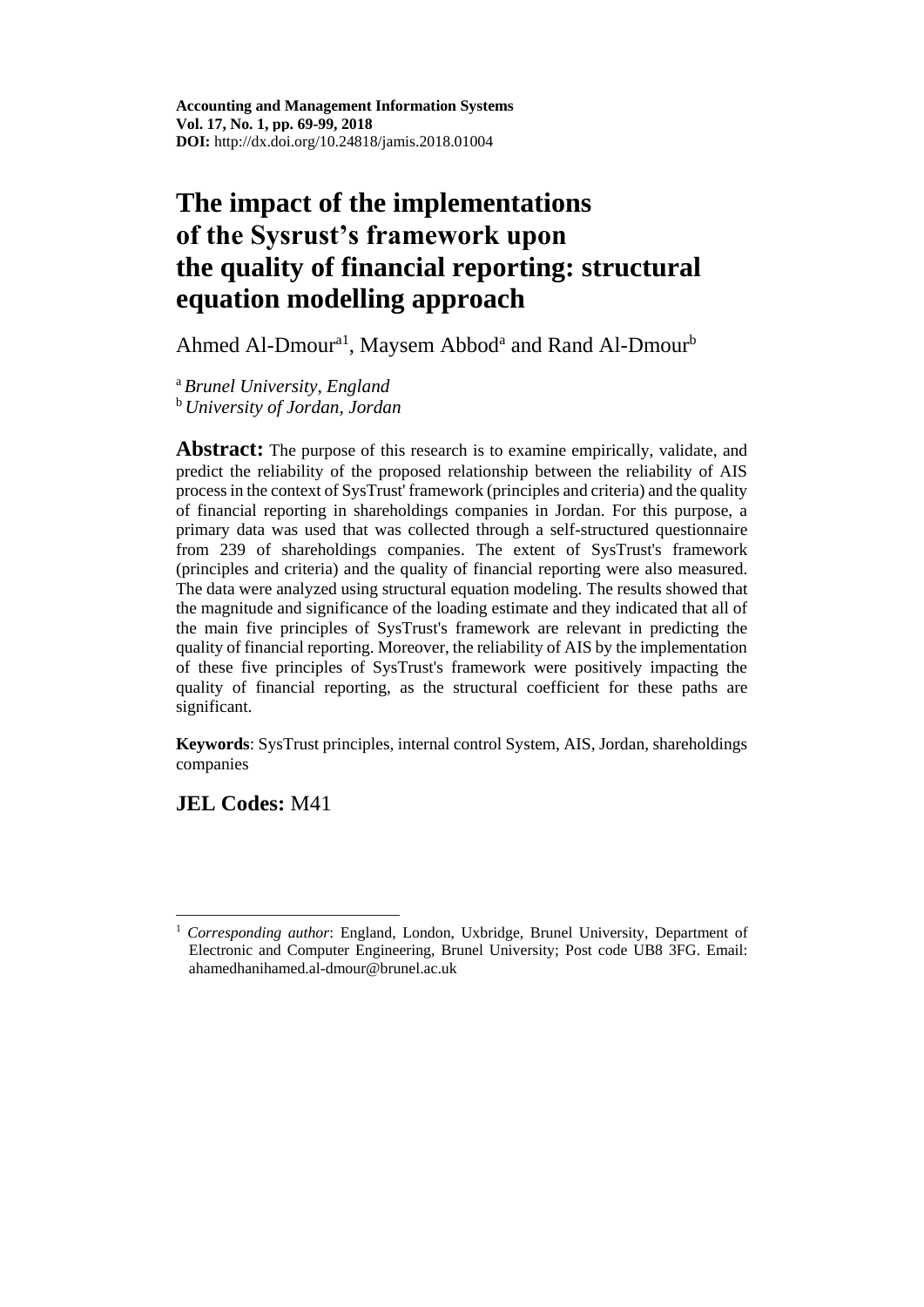### **1. Introduction**

According to Daneilia (2013), the quality of financial statements relies mainly on accounting information systems and internal controls that positively affect financial reporting. Potentiality of error in the reporting is related to the weaknesses of internal control, namely the supervision of accounting information system (Ricchiute, 2006). Further, the need of internal control is to produce reliable financial statements through supervising the relevant accounting system (Konrath, 2002). In terms of "quality", Toposh (2014) argues that maintaining characteristics of any accounting information system accounts on a well-designed internal control system which is applied to realize operational goals and performance. Romney and Steinbart (2009) pointed out that the AIS and good internal control structure can protect the system from problems such as fraud, error, equipment and software failures and problems due to political disaster. Another purpose of internal control, is to maintain the company's assets from theft, to make sure the information is reported accurately and implementation of laws and rules that apply (Warren *et al*., 1996: 233). So it can be concluded that the internal controls used by management aims to control every activity in the company so that the company's operations (organization) will be implemented as planned, including producing of reliable financial reports.

Studies that emphasize the necessity and importance of the internal control system in the accounting system are increasingly being acknowledged (Zulkanian, 2009). Al-Qudah and Ahmed (2011) suggested a significant impact on the company's internal control AIS in creating accuracy, updated, comprehensive and comparative data. One of the internal control objectives in the IT environment is to obtain financial statements of high reliability and to provide an adequate and appropriate evidence to attain the goals of the organization (Al-Laith, 2012). Recently, the assessment of the effect of the internal control of AIS on the quality of financial reporting has received great attention by academic and professional accountants (Grant *et al*., 2008; Canada *et al*., 2009). They had much concern about answering the question whether the reliability of internal control will lead to systematic improvements in the quality of financial reporting. However, studies (that have examined the SysTrust's framework as an internal control method for assuring reliability in the professional accounting literature) are primarily devoted to explain the background and purpose of this service and its potential demand (Pugliese  $\&$ Halse, 2000; Al-dmour *et al*., 2018). Furthermore, several authors indicated that within organizations, attention must be given to the accounting standards and laws of each country because they affect accounting management (Davila *et al*., 2004; Romney & Steinbart, 2017).

As in many other developing countries, financial reporting practices in Jordan are more of a result of "different sources of accounting influence" (Goitom, 2003) and the various legal requirements. The financial reporting in Jordan is regulated through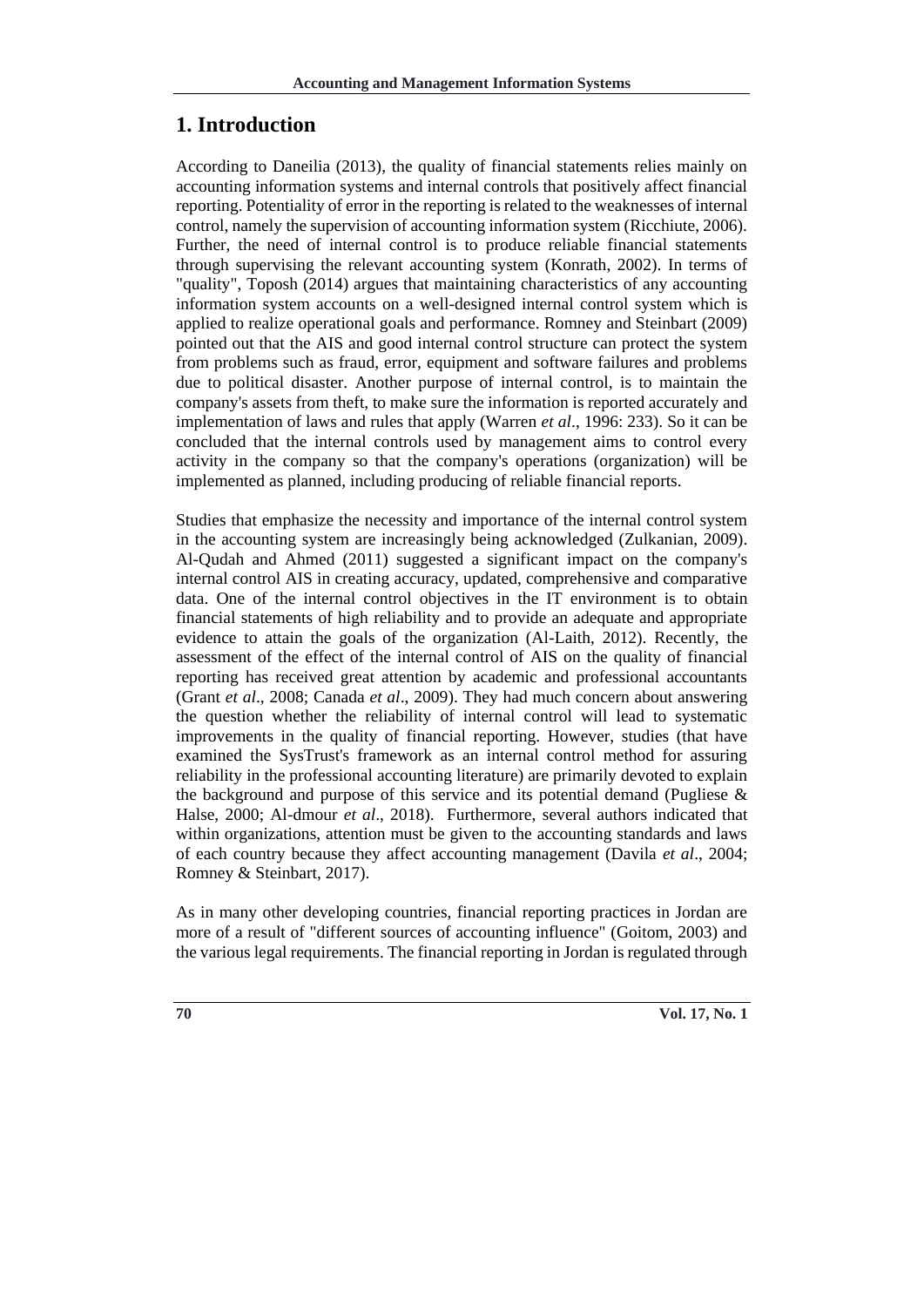the commercial laws. The Companies Law regulates all types of companies; the Banking Law regulates the banks, while the Insurance Law regulates the insurance companies. In the same context, the Securities Law regulates all companies' activities regarding listing and trading matters in the financial markets. According to the Companies Law No. 22 (1997), Jordanian companies are divided into General Partnership, Limited Partnership, Limited Liability Company, Limited Partnership in Shares, Public Shareholding Company. The securities of public shareholding companies can be listed and traded in Amman Stock Exchange and their minimum paid-in capital is 500,000 Jordanian Dinars (JD). According to the Companies Law No. 22 (1997), public shareholding companies are obligated to appoint an auditor. Duties are assigned to the Jordanian auditor according to the Companies Law - the major responsibility being to audit companies' accounts in accordance with the recognized auditing rules, the auditing profession's principles and its scientific and technical standards. Moreover, an auditor is to review the financial and administrative by-laws of the company and its internal financial controls, to ensure their suitability for the company's business and the safeguarding of its assets. Accordingly, auditors in Jordan are responsible for assessment of companies' internal controls, in addition to undertaking the appropriate substantive tests. In accordance with Companies Law No. 22 (1997), all public shareholding companies are required to prepare and issue their annual audited financial statements - their balance sheets, income statements, and cash flows statements - within three months from the end of the company's fiscal year. Further, each public company is to prepare and issue its semi-annual financial statements, certified by the company auditors within 60 days from the end of the half-year period.

The present study has, therefore, come to bridge this gap by assessing the impact of the implementation of the SysTrust's framework (principles and criteria) as internal control for assuring the AIS on the quality of financial reporting through an integrated approach. The study aims to overcome the limitations of the previous studies, and to improve understanding of the importance of the reliability of the AIS process in the environmental context of Jordanian organizational culture as a developing country and to empirically examine, validate and predict the viability of the study's proposed conceptual mod.

# **2. Theoretical background and literature review**

# **2.1 The SysTrust's framework: definition and importance**

According to the AICPA (2017), SysTrust's framework is an assurance service that independently tests and verifies a system's reliability. AICPA succinctly describes the overall purpose of SysTrust in the following way: "*Developments in information technology provide far greater power to companies at far lower costs*." As business dependence on information technology increases, tolerance decreases for systems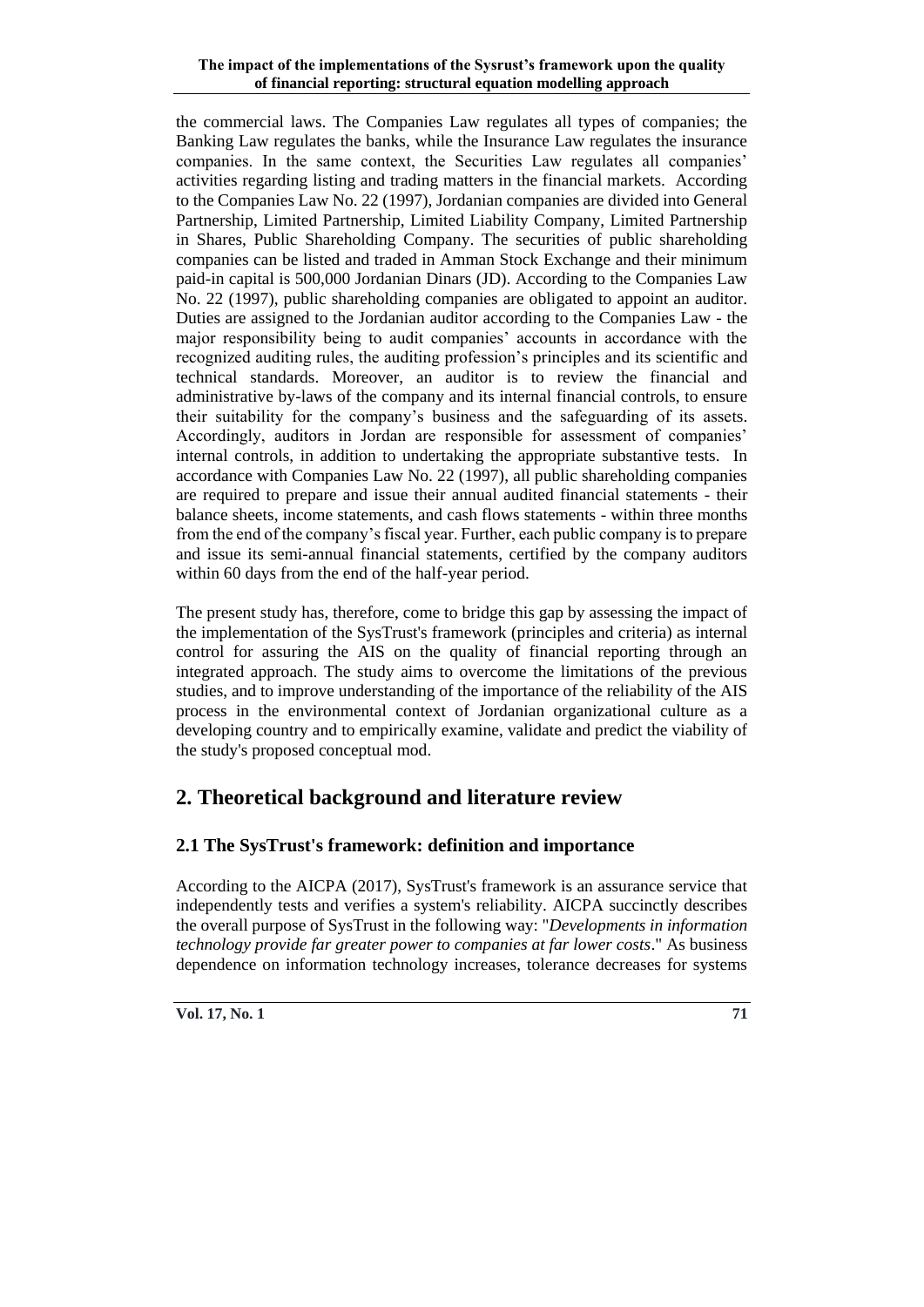that are not secure, and these systems become unavailable when needed and unable to produce accurate information on a consistent basis. An unreliable system can cause a chain of events that negatively affect a company and its customers, suppliers, and business partners (Hunton, 2002).

The objective of a SysTrust engagement is to enable the practitioner to issue an attestation/assurance report on whether the management maintains appropriate reliability controls over its system(s). Potential users of a SysTrust report include: the entity itself as well as its shareholders, creditors, customers, suppliers, third-party users, including those who outsource to other entities and any other party who in some fashion relies on an information system. The term was intended to include auditing as a subcategory, as indicated in the following quote, which refers to the Special Committee's conceptual framework for assurance services: "The framework's primary objective is to provide a consistent view of assurance services. It provides guidelines that will enhance consistency and quality in the performance of services. It can also help establishing a common public perception of the CPA's function and value (AICPA, 2013). The AICPA Assurance Services Executive Committee (ASEC) has developed a set of principles and criteria (trust services principles and criteria) to be used in evaluating controls relevant to the security, availability, and processing integrity of a system, and the confidentiality and privacy of the information processed by the system. In this document, a *system* is designed, implemented, and operated to achieve specific business objectives (for example, delivery of services, production of goods) in accordance with management specified requirements. To check the reliability of a system; a set of principles and criteria are used for this purpose. This criteria is classified into five categories that they are relevant to systems reliability and to the reliability of financial statements of an organization as follows (ACIPA, 2017):

- 1. Availability: Agreed and committed system and information thereof that are used for operations (legal obligation).
- 2. Security: Protected systems against unauthorized access- physically and logically.
- 3. Confidentiality: Confidential information that is protected as committed to or agreed.
- 4. Processing Integrity: Processing data accurately, fully, in due timing and exclusively with proper authorization.

Privacy: Gathering, usage, disclosure, maintenance of personal information and its protection from unauthorized disclosure in accordance with internal policies and external regulatory requirements.

The main benefits of the use of SysTrust service include improved confidence in the systems of both business partners' and one's own internal systems, avoiding problems of system development (McPhie, 2000) and reducing the cost of business interruption insurance (Pugliese & Halse, 2000). The literature also suggests that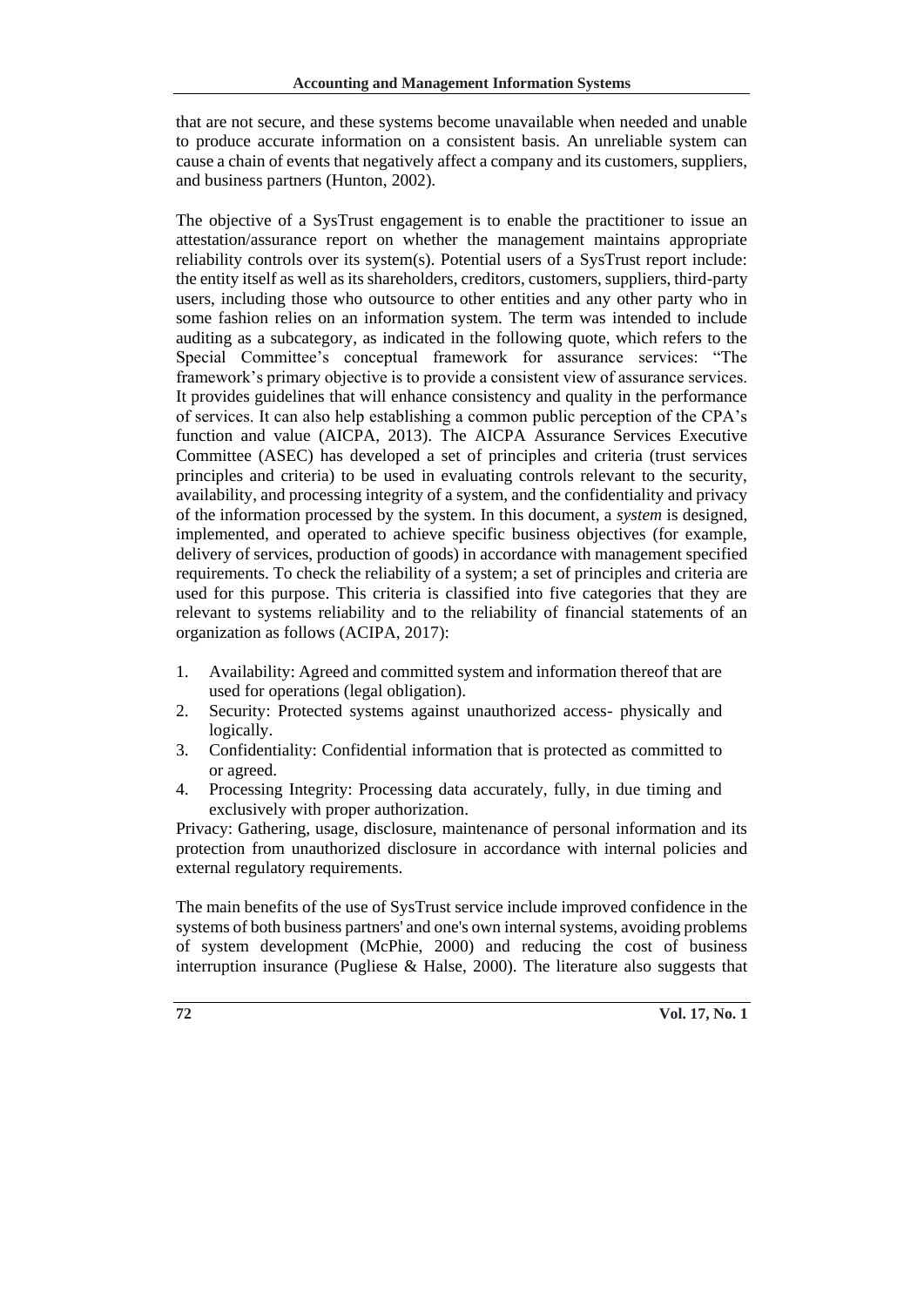SysTrust provides a good framework for auditing internal systems (Al-Dmour *et al*., 2018) and restructuring systems controls and procedures (Trabert & Mackler, 2001). While recognizing the potential benefits of trust services, Gray (2002) warns customers to investigate the relative value of the benefits against the associated cost before hiring a third party assurance provider. Accordingly, it is clear that system assurance has a positive impact on system users and their reliance and in turn on their decisions, especially when this assurance is provided on continuous basis, which is more suitable to the current changing environment. SysTrust developers also expect that the SysTrust report would be seen in the market as a sign of quality. According to this viewpoint, Trabert and Mackler (2001) imply that SysTrust opinions will function as a marketing tool and add value for the client. In the most recent version of the trust services guidelines, electronic seals or reports can be used with SysTrust engagements. Users may recognize that displaying the electronic seals or reports will help in their marketing efforts through improving their skill to distinguish themselves from other entities. This contention is supported by the results of the study of Arnold *et al*. (2000), which indicate that good-quality dealers are willing to pay for reports that differentiate along quality lines.

#### **2.2 Literature review**

In their study of electronic data interchange (EDI), Khazanchi and Sutton (2001) give evidence of the requirement for systems assurance, illustrating that numerous companies enforcing these systems do not use them to full benefit. This shows that entities authorizing EDI for their clients or customers should require assurance of suitable functioning. Results of these studies recommend a demand for trust services. It follows that there should be a positive effect on the business of clients that meet approved trust services standards. Moreover, a study by Havelka *et al*. (1998) argues that expression of agreement on measurement criteria for assurance services among providers and users will enable more effective and efficient production of those services. SysTrust is one of the models to update Internal Control Systems (ICS) of AIS through frame working the technological variables which affect designing AIS. Due to such nature, many of the practical studies have been implemented using the principles and criteria of SysTrust to examine performance of AIS. The term ICS has been used by COSO (1992) to refer to the risks associated with ineffectiveness management of public companies, both large and small. Integrated framework of COSO has long served as a blueprint for establishing internal controls that promote efficiency, minimize risks, and help check the reliability of financial statements, and comply with laws and regulations.

According to COSO's study, ICS is no longer an accounting concept. COSO"s report has outlined 26 fundamental principles associated with the five key components of ICS: (i) control environment, (ii) risk assessment, (iii) control activities, (iv) information and communication, and (v) monitoring. SACF (2001) considers the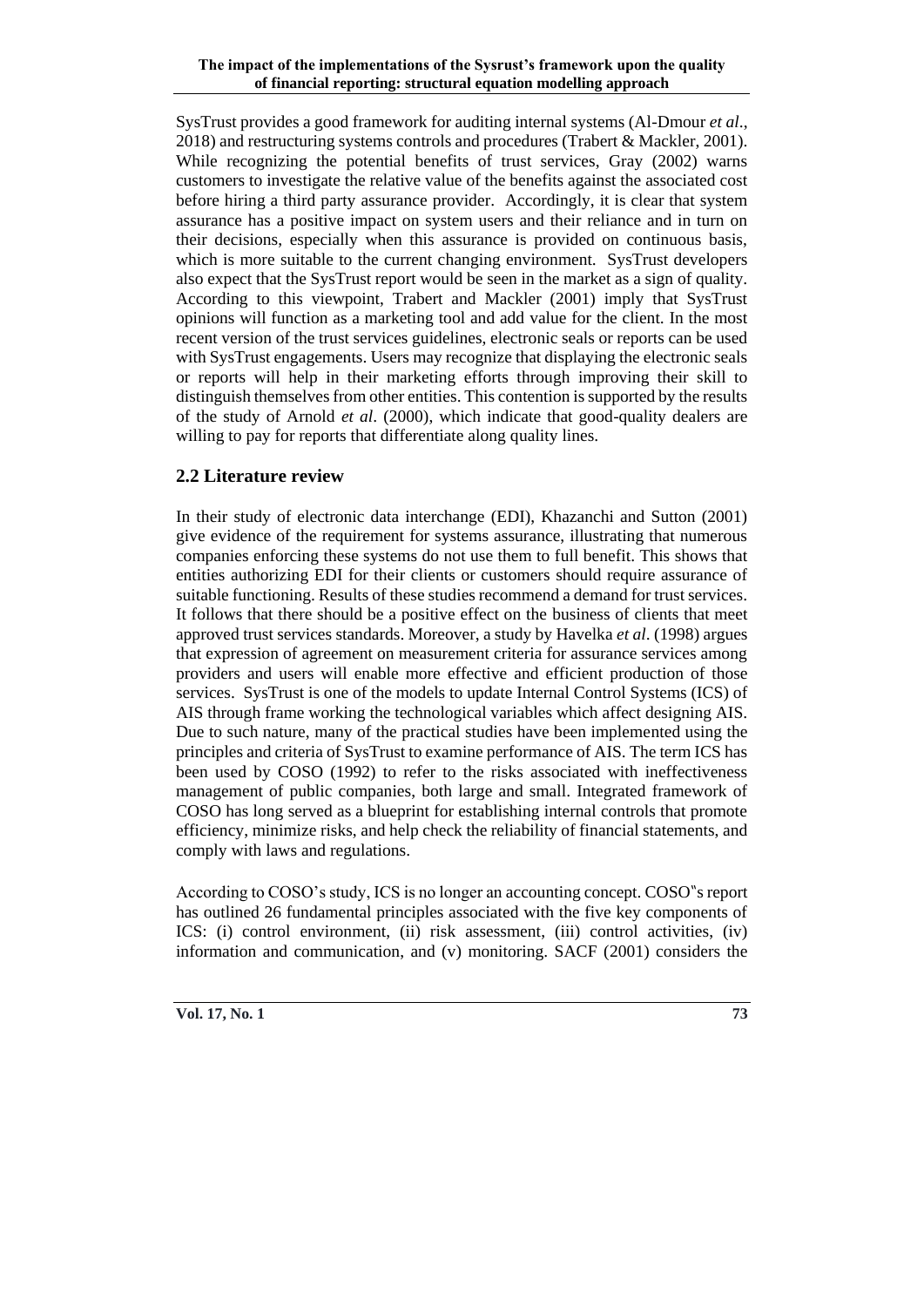control objectives associated with use of IT. The study is widely known as COBIT. COBIT consists of three control groups: business objectives, IT resources, and ITbased process. The key feature of COBIT is coming from the fact that it developed 36 standards of control related to security of IT-based AIS. The study was conducted on more than 600 banks of the Italian banking industry. The study came with a conclusion that the intensive use of IT-based AIS has a reasonable impact on: (i) reduction in the cost of banking services, (ii) expansion of banking services package, and (iii) increasing banking profit. Another study was conducted by Raupeliene and Stabingis (2003) has considered the effectiveness of IT based AIS. The study has developed a quantitative model based on set of technological, economics, and social parameters.

Boritz (2005) conducts an extensive review of the literature to identify the key attributes of information integrity and related issues. He brought two focus groups of experienced practitioners to discuss the documented findings extracted from the literature review through a questionnaire that examining the core concepts of information integrity and it elements. Boritz (2005) considers information security as one of the core attributes to information integrity. This security should cover the following areas: Physical access controls and Logical access controls. The results indicated that the security has a lower impairment severity score than other severe practical aspects, such as availability and verifiability. Such findings of Boritz, pointed out the effective use of security controls in the organizations represented. In his study, Coe (2005) focuses on the fulfillment of Sarbanes-Oxley act 2002 that requires public companies to report about the effectiveness of their internal control systems Coe. The study explained also that the American companies are using COBIT for Sarbanes-Oxley act 2002 compliance, and this is because its objectives have been mapped to COSO in a publication entitled IT Control Objectives for Sarbanes-Oxley. COBIT also has been mapped to popular enterprise resource planning (ERP) systems, like SAP, Oracle and PeopleSoft.

This mapping and related guidance provides COBIT with framework references and methodologies for auditing and testing the major ERP systems. However, it is decided later to use SysTrust service to ensure the company's systems carry-out business processes reliably. Herein, Coe establishes five-step processes showing how the CPAs can use the trust service framework to evaluate a company's IT controls when the Entity primarily uses the COSO approach. These steps are: (i) Use COSO framework to identify the risks in each business cycle and the controls that mitigate them, (ii). Gather initial IT information, (iii) Identify all information systems that related to financial reporting. (iv) Use trust services framework to create one overall IT matrix, (v) Assess the controls identified in the matrixes created above. Martin (2005) mentioned the same steps in his study, in which he tried to explain how information system auditor can use the AICPA/CICA trust services framework to evaluate internal controls, particularly controls over information technology. The participants in the experiment were 481 middle and upper-level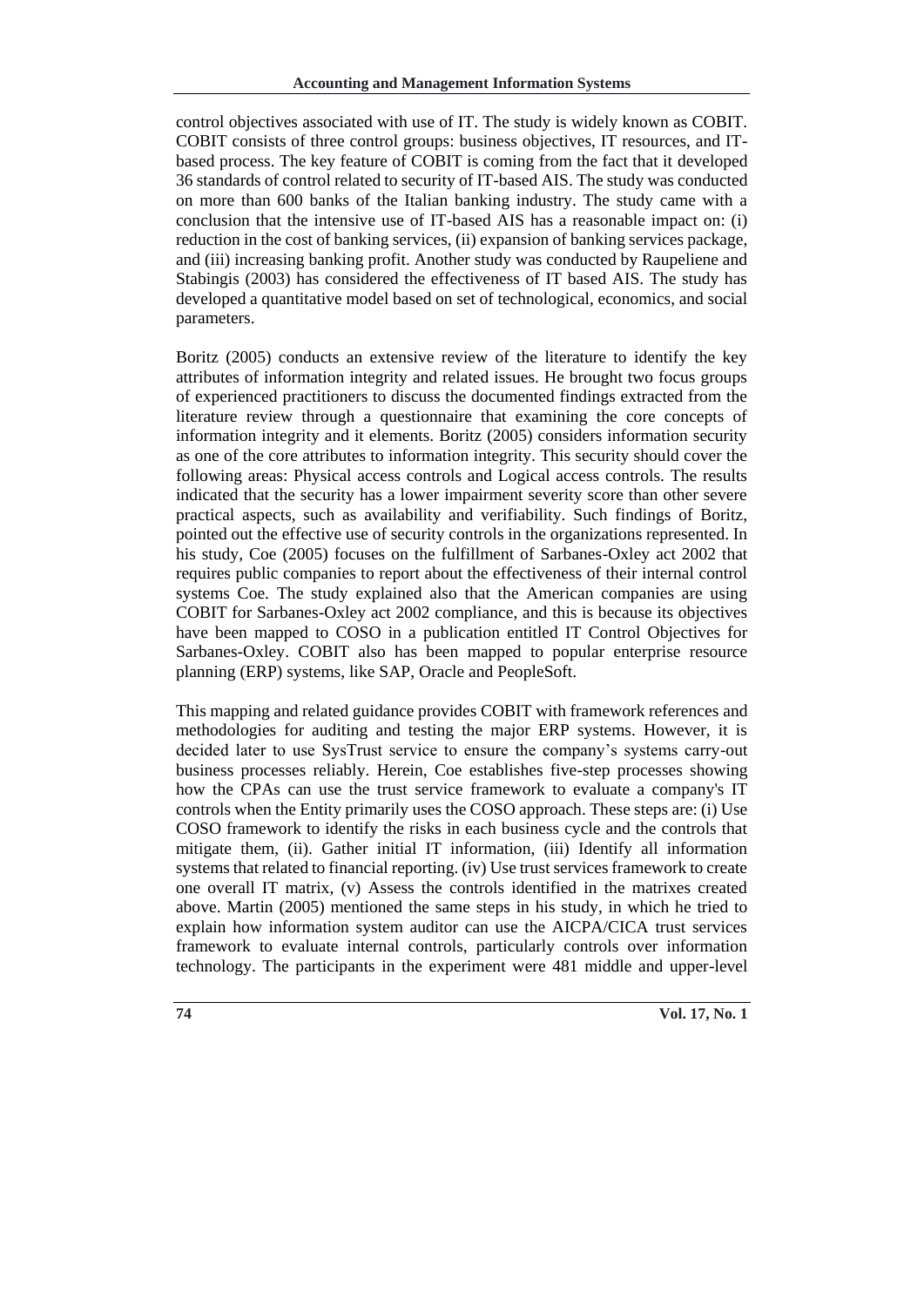managers from a wide range of functional areas. The study concludes that auditorprovided assurances on information systems availability of security, integrity and maintainability will show significant key effects with respect to the probability of the participant entering into a contractual agreement with the ASP organization. In addition, the comfort level of the participant with the reliability of the ASP organization's ERP system will increase.

Also, Meharia (2011) aims to study the effects of assurance services and the trust in the mobile payment system on how users' use the system. To demonstrate this matter, the study depends on the Technology Acceptance Model (TAM). The study finds that the users' intention to use their attitude towards the system, determines their real use. Their attitude towards the system is decided by the apparent usefulness of the system and the simplicity of use. However, the study added that the assurance on the security, availability, confidentiality, privacy, and process integrity of the system will have a positive influence on the users' attitude towards the system, in combination with the apparent usefulness and simplicity of use. Also, from a security perspective, Siponen and Oinas-Kukkonen (2007) reconciled prior security research literature and emphasized the distinct importance of accessibility and availability as it relates to communication issues, like user authentication and appropriate maintenance of data retention. Strong *et al*. (1997) also segregated and highlighted the importance of accessibility as a determinant of data quality. In particular, they emphasized the importance of access security and timely availability to data. Likewise, Nelson *et al*. **(**2005) argued that accessibility that represents a system attribute, is distinct but similar in importance to the system's ability to produce reliable data, although they argued that this impact of accessibility is come in the second ranking in terms of influence on the system's processing reliability. Consequently, it is apparent that system assurance has a positive influence on system users, their reliance and, therefore, on their decisions, particularly when this assurance is provided constantly, which is more suitable according to the present inconstant environment. In reviewing the literature, it can be seen that Certified Public Accountants (CPAs) can provide assurance on RTA Information Systems. CPAs are accepted as independent parties that provide assurance concerning the accuracy and fairness of financial information. Also, CPAs are well-informed about the subject matter to be assured and the assurance matters, recognized for their independence, objectivity and reliability (Boritz & Hunton, 2002), and acquire advanced technical competencies (Burton *et al*., 2012).

Experimental work indicates that there would be demand for both WebTrust (Hunton *et al*., 2000; Lala *et al*., 2002) and SysTrust (Boritz & Hunton, 2002) in the marketplace. Yet, as Bedard *et al*. (2005) note, there are a lot of issues, questions and risks in SysTrust engagements, and most auditors are leery about delving into the ill-defined arena of systems reliability assurance. Only limited researches to date has looked at ways in which to improve and deliver systems reliability assurance. Havelka *et al*. (1998) conducted a series of focus groups with systems development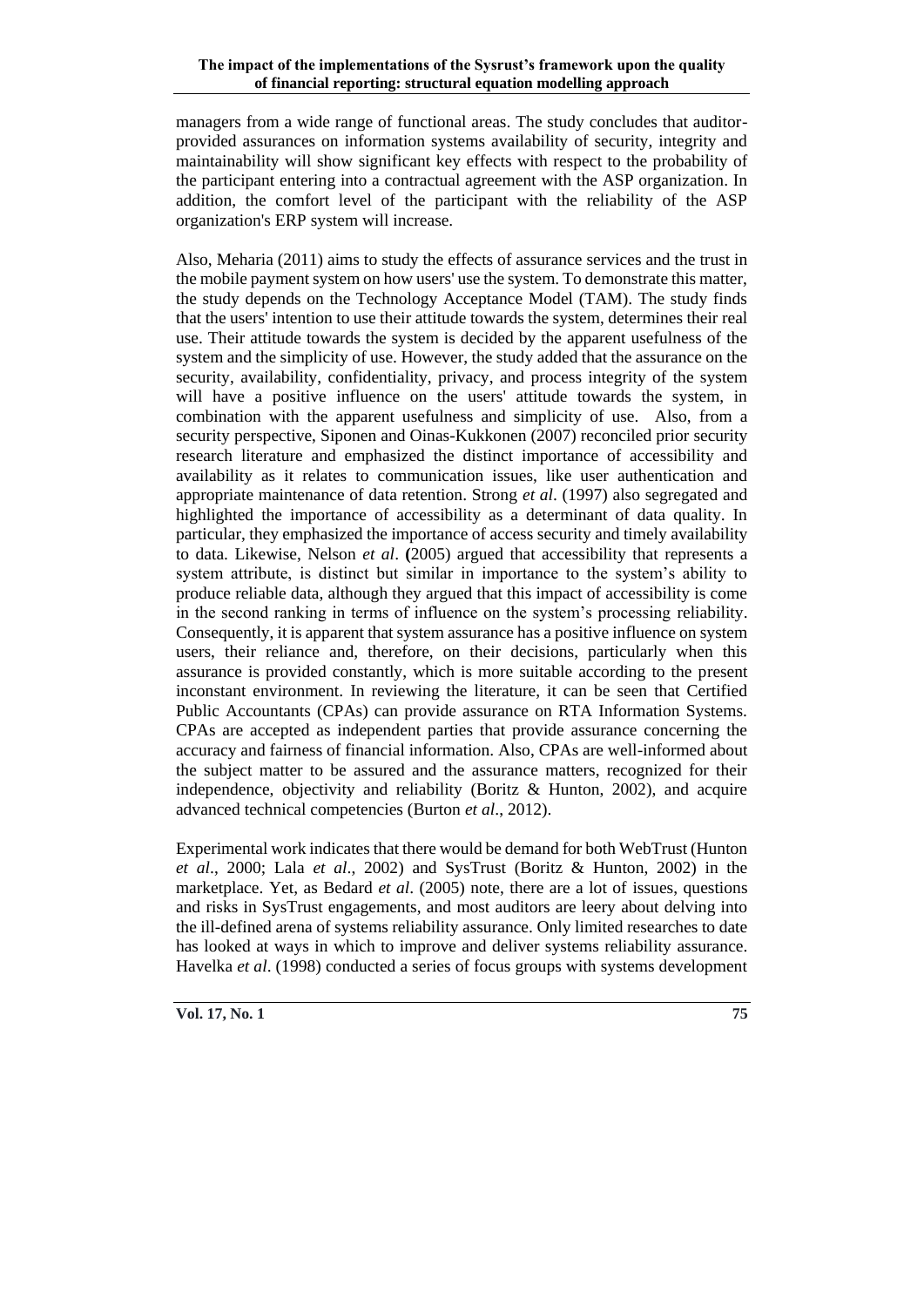teams in order to establish criteria for assessing the quality of the information. Arnold *et al*. (2000) explore the market demand for graded reporting of systems quality versus use of a traditional auditor's binary reporting model. These studies represent the first incremental steps in understanding systems reliability assurance. The domain is wide, open, and in great need of additional research. While SysTrust provides some broad criteria that must be considered in assessing systems reliability, little is known about how to go about assessing these criteria effectively. Given the major role that IT systems play, particularly in enterprise systems environments, the profession must rapidly advance its ability to assess systems quality and academic researchers need to step forward to help in answering difficult questions that till todate form barriers to widespread systems reliability assurance efforts.

Internal control weaknesses will lead to fragile accuracy and validity of financial data; and therefore; will weaken the quality of financial reporting. Weak financial data processed by the AIS will produce unreliable financial statements that cannot be relied on in making decisions by third parties, so that the later will use another reliable source for decision making (Costelo & Wittenberg, 2010). While Hall (2011) states internal control helped managers and accountants to prevent fraud and errors. Fraud occurs because of a violation of the rules and regulations. The error occurs due to lack of supervision including errors in financial reporting. Internal controls significantly affect investment decisions. Grant, *et al*., (2008) have examined the impact of IT deficiencies on financial reporting and determined significant differences between the companies that report IT deficiencies and the companies that do not report IT deficiencies. Four accounting errors: revenue recognition issues; receivables, investments and cash issues; inventory, vendor and cost of sales issues; and financial statement, footnote, US GAAP, and segment disclosures issues stand out as common financial reporting problems in companies found with weak IT controls. The study revealed that companies with IT control deficiencies report and high internal control (IC) deficiencies, are smaller, pay higher audit fees, and are typically audited by smaller accounting firms.

After reviewing the previous studies, in this specific area of research, relating to reliability of AIS control systems and the quality of financial reporting, it can be observed that there are not enough studies available, and this could be due to the fact that this area of research is reasonably new. In addition, many of the studies in this subject are administered on a small level and connected with combined studies from the fields of business management and, computer science. They are often in the form of reports or descriptive studies, and rarely experimental. To summarize, there is a lack of academic literature on the issues of trust services and its influence on the quality of financial reporting. It should also be noted that some of the investigations are conducted in isolation, without benefit from the findings of other studies.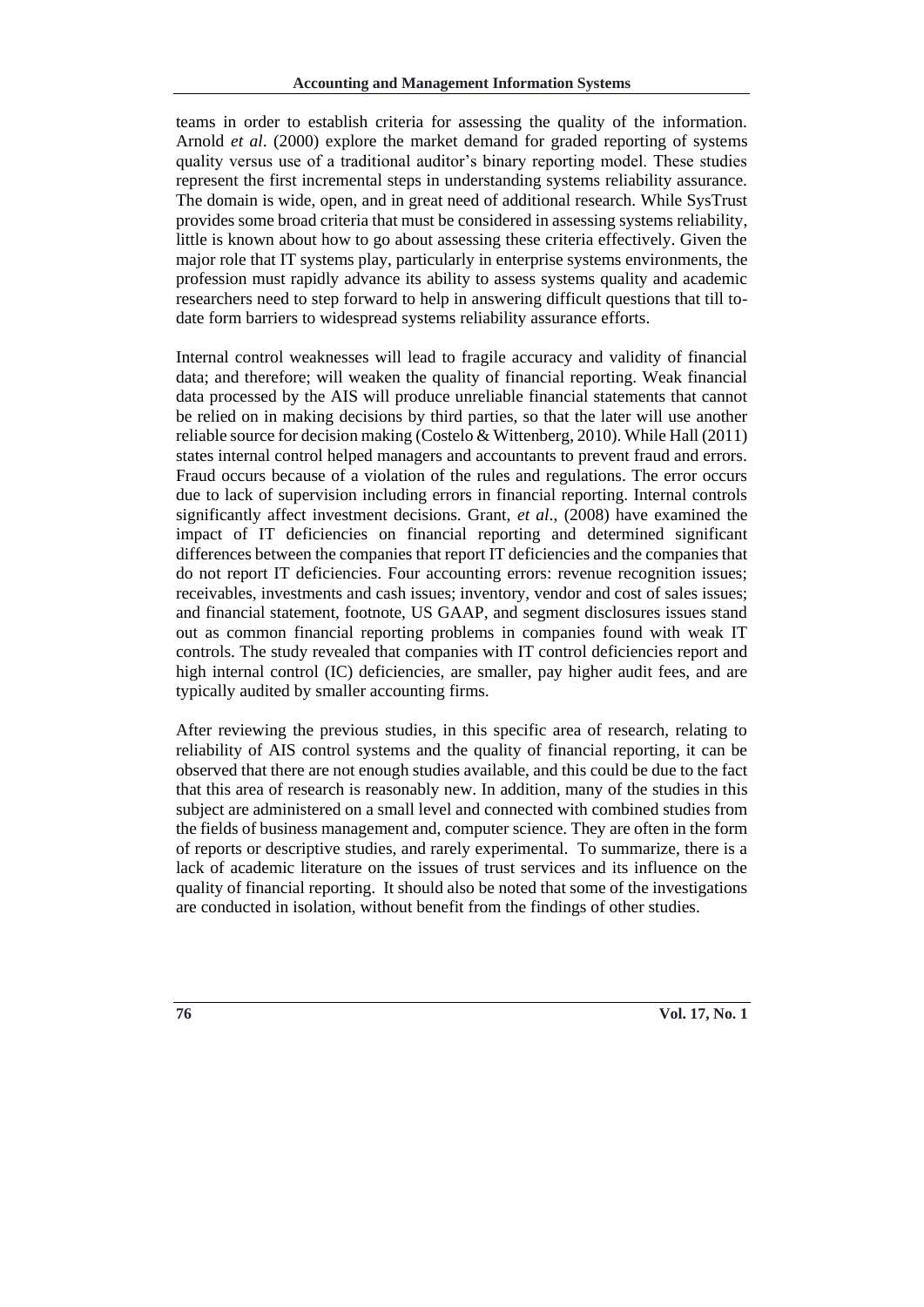# **3. Conceptual framework**

Theoretical background and empirical studies on the SysTrust's framework as an internal control for assuring the reliability of AIS as well as the relevant theoretical literature on the quality of financial reporting were reviewed and integrated to develop a conceptual framework to guide this study. According to the existing frameworks on IS and accounting management (Dehning & Richardson 2002; DeLone & McLean 2003; Gable *et al*., 2008), the quality of financial reporting is proposed to be influenced by the implementation of SysTrust's framework (principles and criteria) as an internal control of AIS process. Understanding the critical principles influencing financial quality reporting will assist organizations to improve the reliability of their financial data. Inadequate financial reporting quality will cause a lot of business operations to run inefficiently, and perform less in accordance with the demands and needs of the stakeholders. Supposedly, in order to anticipate these conditions, businesses must have reliable software and databases in generating quality information (Al-Dmour *et al*., 2018). However, the effect of the reliability of AIS upon the quality of financial reporting has been given little attention in previous studies. The model proposed here is used to investigate whether better reliability of AIS control process by the implementation of SysTrust's framework (i.e., availability, security, processing integrity, confidentiality and privacy) would enhance the quality of financial reporting and to isolate those principles and criteria that are highly associated with the quality of financial reporting. The expected relationships of the implementation of the SysTrust principles and the quality of financial reporting are depicted in (Figure 1).



**Figure 1. The Study's Proposed Conceptual Framework**

The major constructs of the study's model are presented below with brief discussion. Furthermore, the expected relationship among these constructs are clearly defined and discussed throughout the presentation of each construct.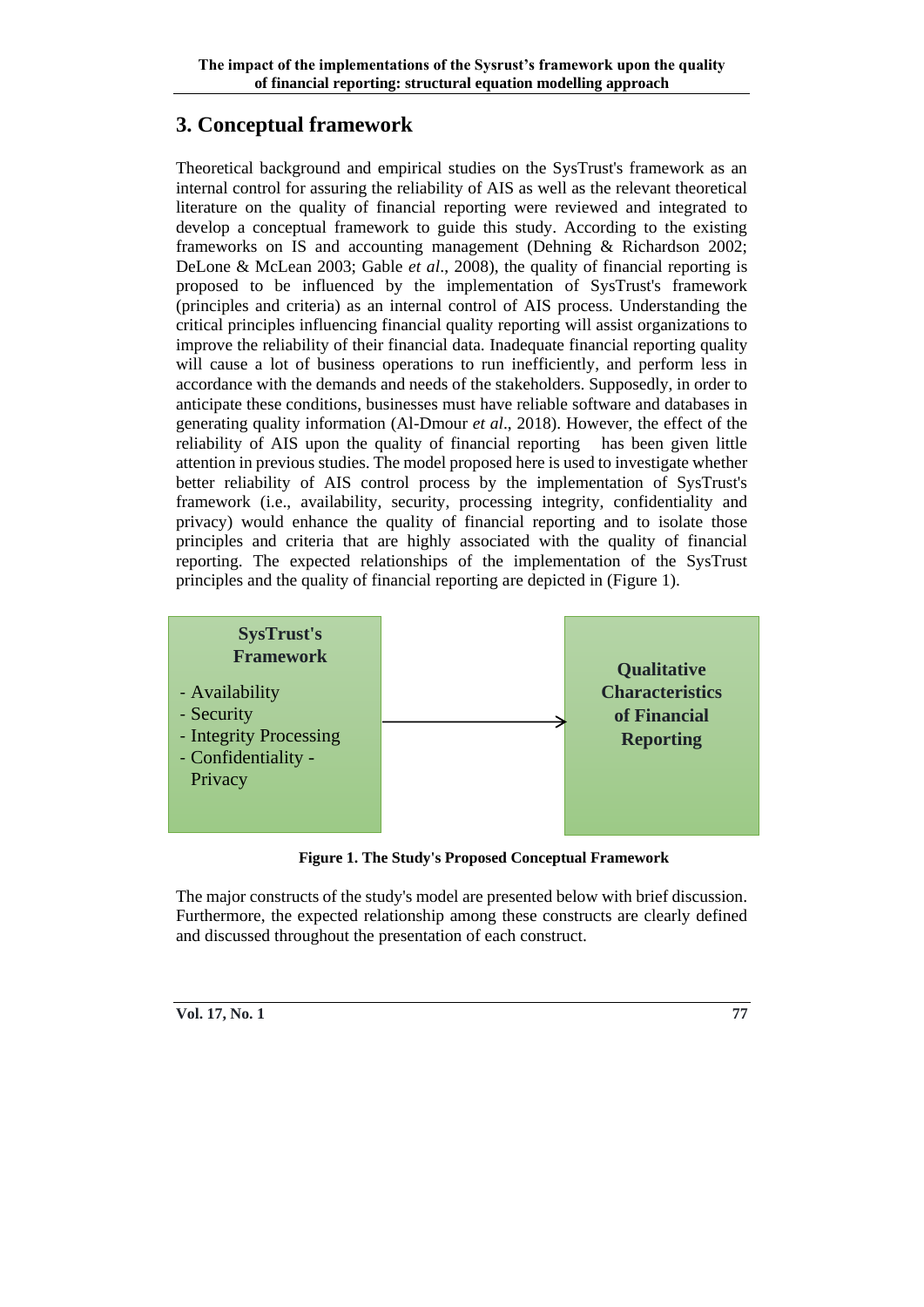#### **3.1 The quality of financial reporting**

Kieso *et al*. (2016) defined the financial reporting as the process of presenting business financial statements in the form of financial report for both internal and external stakeholders of the company. Ramdany (2015) proposed the same concept by adding that it also includes initial recording and rating all business activities, especially financial transactions, then the reporting phase of these activities come up in order to present them to stakeholders. The primary objective of financial reporting is to provide high-quality financial reporting information concerning economic entities, primarily financial in nature, useful for economic decision making (FASB, 1999; IASB, 2008). Providing high quality financial reporting information is important because it will positively influence capital providers and other stakeholders in making investment, credit, and similar resource allocation decisions enhancing overall market efficiency (IASB, 2006; IASB, 2008). Many previous researches and literatures depended on using many measurement tools for examining financial reporting quality, ED (IASB, 2008), for example, stated that fundamental and qualitative characteristics such as relevance and faithful representation of information are one of the most important used tools, they depend on underling decision usefulness as a measuring tool for examining financial reporting quality. Other examples of these characteristics are comparability, verifiability, understandability, and timeliness, which also considered as critical tools for examining the content of financial reporting information, which in turn improves decision usefulness (IASB, 2010).

Many studies have been taken place in this field. Based on the above mentioned facts; the current study will depend on the seven point rating scales of qualitative characteristics mentioned on ED (IASB, 2008) to assess the quality of financial reporting except timeliness characteristic. To assure the internal validity of these items, the quality measures are built on prior empirical literature. Table (2) provides an overview of the 21 measured items used to operationalize the fundamental and to enhance the qualitative characteristics. The current study will depend on the following qualitative characteristics: relevance, faithful representation, understandability and comparability by totalize the scores on the related items and dividing it by the total number of items. These measures are employed in order to facilitate the comparison between the findings of using it and the findings of previous works in this field. Here are some brief explanations of these qualitative characteristics:

**1. Relevance:** IASB (2008) defines relevance as the capability of making a difference in decisions made by users on their capacity as capital providers. Relevance is usually operationalized in terms of predictive and confirmatory value (Beest *et al.*, 2009).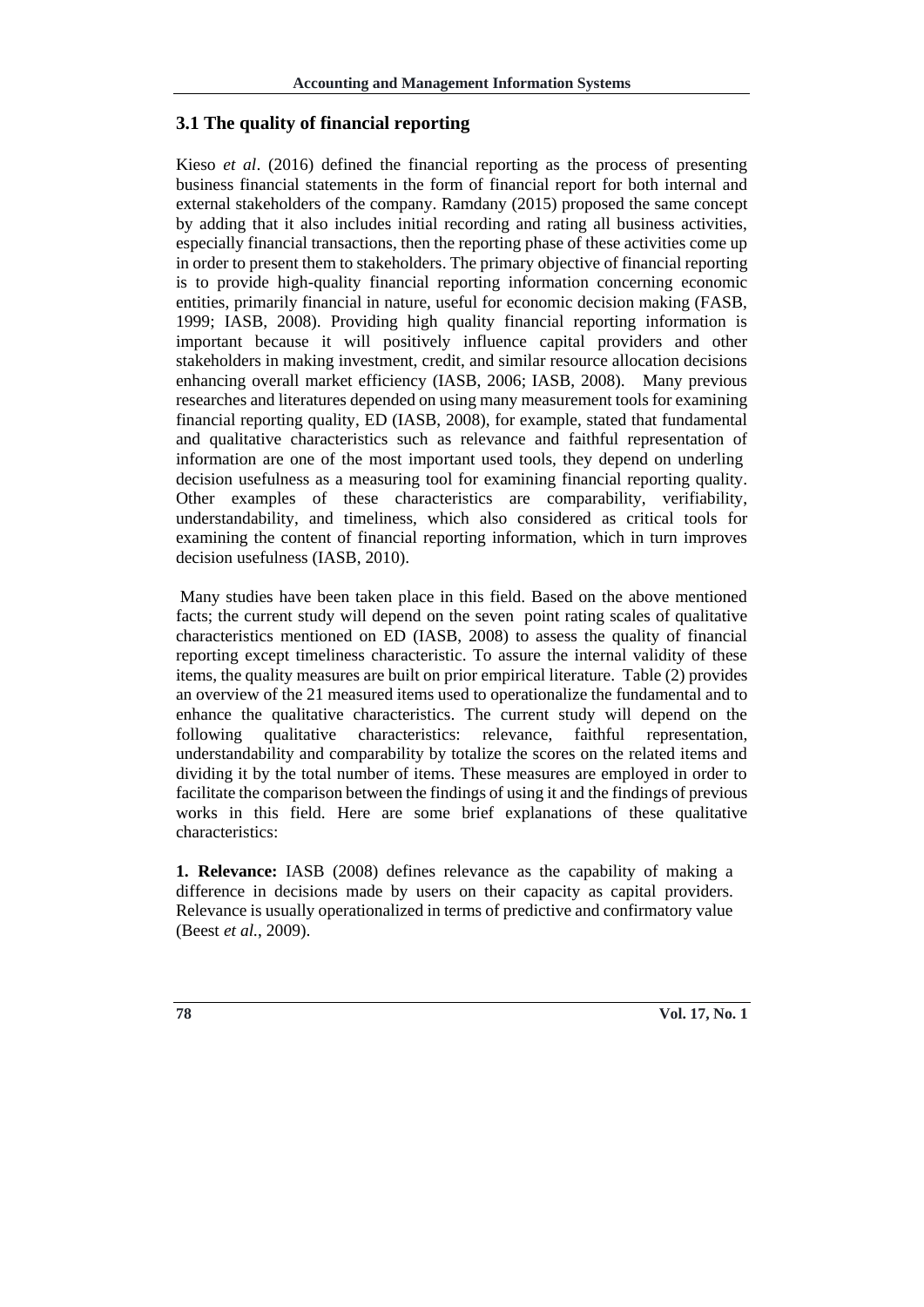**2. Faithful Representation:** Faithful representation means that all information listed in financial report must be represented faithfully, IASB, (2006) stated that in order to accomplish this; all information and economic phenomena listed in annual reports must be complete, accurate, neutral, and free from bias and errors. **3. Understandability:** Understandability is referred to the process of classifying,

characterizing, categorizing, then presenting the financial information clearly and concisely, for (IASB, 2008) understandability means assuring financial information transparency and clearness, this process needs referring to some financial measures.

**4. Comparability:** Comparability means the ability the information has in explaining and identifying similarities in and differences between two common sets or transactions of economic phenomena (IASB, 2008: 39). According to the ED, comparability could be arrived by attaining consistent information by companies, this could happen by enforcing the company to use the same accounting policies and procedures, either from period to period within an entity or in a single period across entities (IASB, 2008: 39). Comparability refers to the users' ability to make comparisons over time between different financial statements of a certain entity and those of other entities (Alfredson *et al*., 2007).

**5. Timeliness**: The last enhancing qualitative characteristic discussed in the IASB (2010) conceptual framework is timeliness. The framework defines timeliness as having information available to decision makers before it loses its capacity to influence decisions (IASB, 2010). In specific terms, timeliness relates to the decision usefulness of financial reports. It refers to the time it takes to reveal the information in annual reports. It is usually measured in terms of the number of days it takes for the auditor to sign the accounts after book-year end.

### **3.2 The SysTrust's principles**

According to the AICPA, SysTrust's framework is an assurance service that independently tests and verifies a system's reliability. It is assumed that any system meets the SysTrust principles should be viewed as being more reliable and thus be trusted more than anyone that does not. In other words, trust in the system of specific provider is influenced by the extent to which the system meets the SysTrust principles. It is referred to as trust in system reliability in this study. According to the AICPA, SysTrust is an assurance service that independently tests and verifies a system's reliability. The five fundamental components (principles) that contribute to the overall objective of the system reliability and related measures are: availability, security, integrity processing, confidentiality and privacy. These SysTrust's principles and criteria are designed to be complete, relevant, objective, and measurable and to address all of the system components and the relationships among them. In some cases, for evidence-gathering purposes, the criteria may need to be broken down. For example, either to be broken down by system component to address infrastructure, software, people, procedures, and data or can be broken down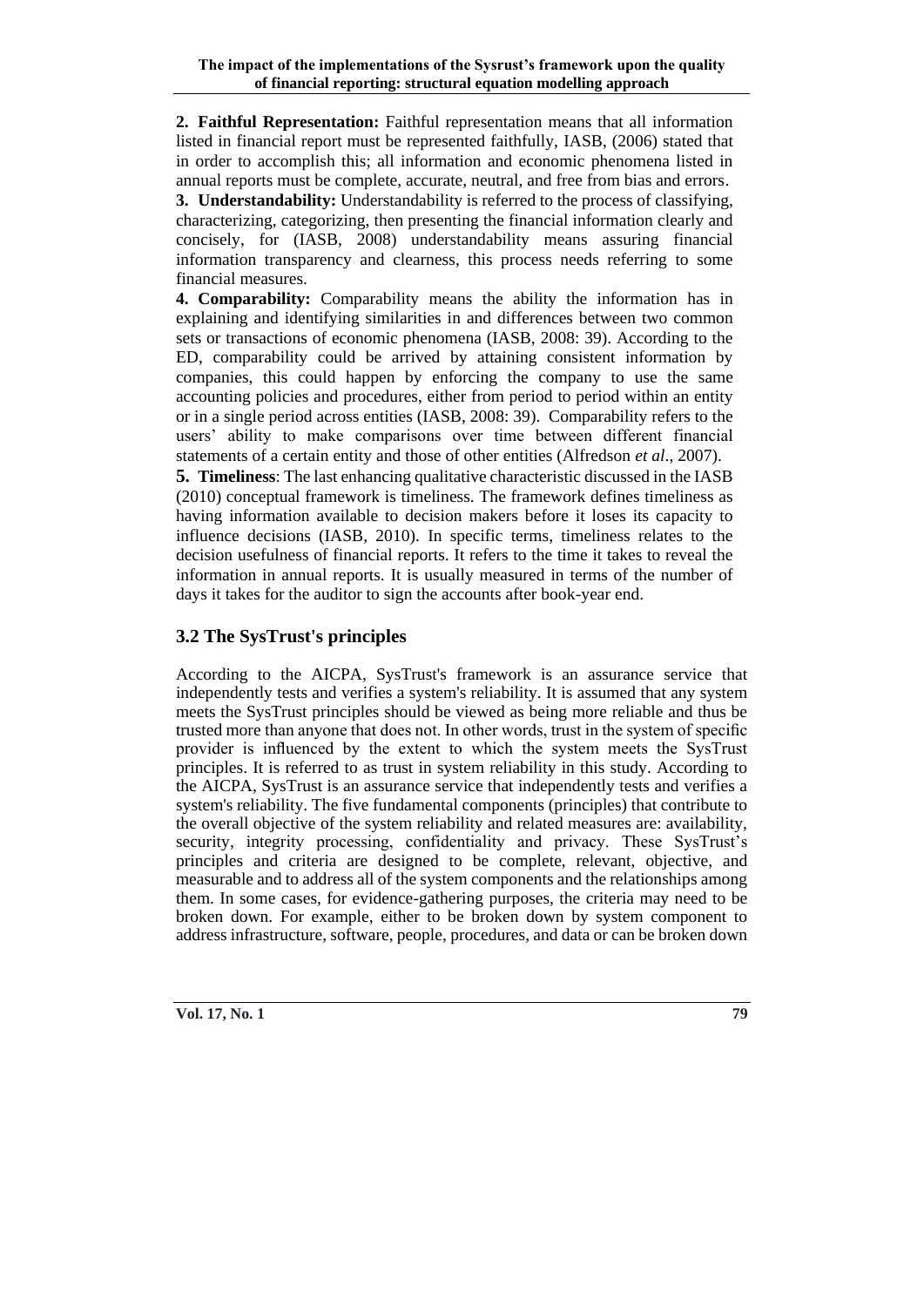by system development phase which includes investigation, acquisition, implementation, operation, and maintenance.

Based upon the study's conceptual framework, the study hypotheses are formulated and proposed as summarized below:

- **Ho1**: The SysTrust's Framework (i.e. five principles: availability, security, integrity data processing, confidentiality, and privacy) are significantly implemented among business organizations.
- **Ho2**: There is a significant relationship between the implementation of SysTrust's framework (i.e., availability, security, integrity data processing, confidentiality, and privacy) and the quality of financial reporting.

### **4. Research methodology**

In order to obtain the empirical data needed to validate the study's conceptual model and examine the research hypotheses, a self –administrated questionnaire was used to collect the required data. The target respondents were the shareholding companies in Jordan and the single key respondents approach was used. The key respondents were financial or accounting managers and financial directors. The identification of the individual business organizations in the country (Jordan) could be done by obtaining names of all companies, as well as their addresses, from a variety of private and public sources in order to identify the type of business sector, and the range of the number of companies in each sector. Restrictions of time and financial resources could make the inclusion of all business companies impossible. Therefore, the target population is only limited to the shareholding companies listed in Amman Stock Exchange Market database. Table 1 gives the demographics of the population and number of respondents by sector.

**Table 1. Study's Respondents Type of Sector No. of companies No. of respondents Percentages**  Service 202 162 80 Industries 126 77 61 Total 328 239 73

Sources: ase.com.jo 2016

A total of 328 self-administered questionnaires were distributed to the respondents by e-mail, postal, and hand from and the response rate was 73% after a period of sixteen weeks and two follow-up reminders. 80% of the respondents were from service sector. Initially, research assistants called the companies to have appointments to distribute copies of the questionnaire to their companies. Researchers have gained support from several official bodies in collecting data and motivating companies to response and collaboration including University of Brunel, Chamber of Commerce, Jordanian bank Association, Ministry of Higher Education and Ministry of Industry and Commerce. After respondents answered the questions,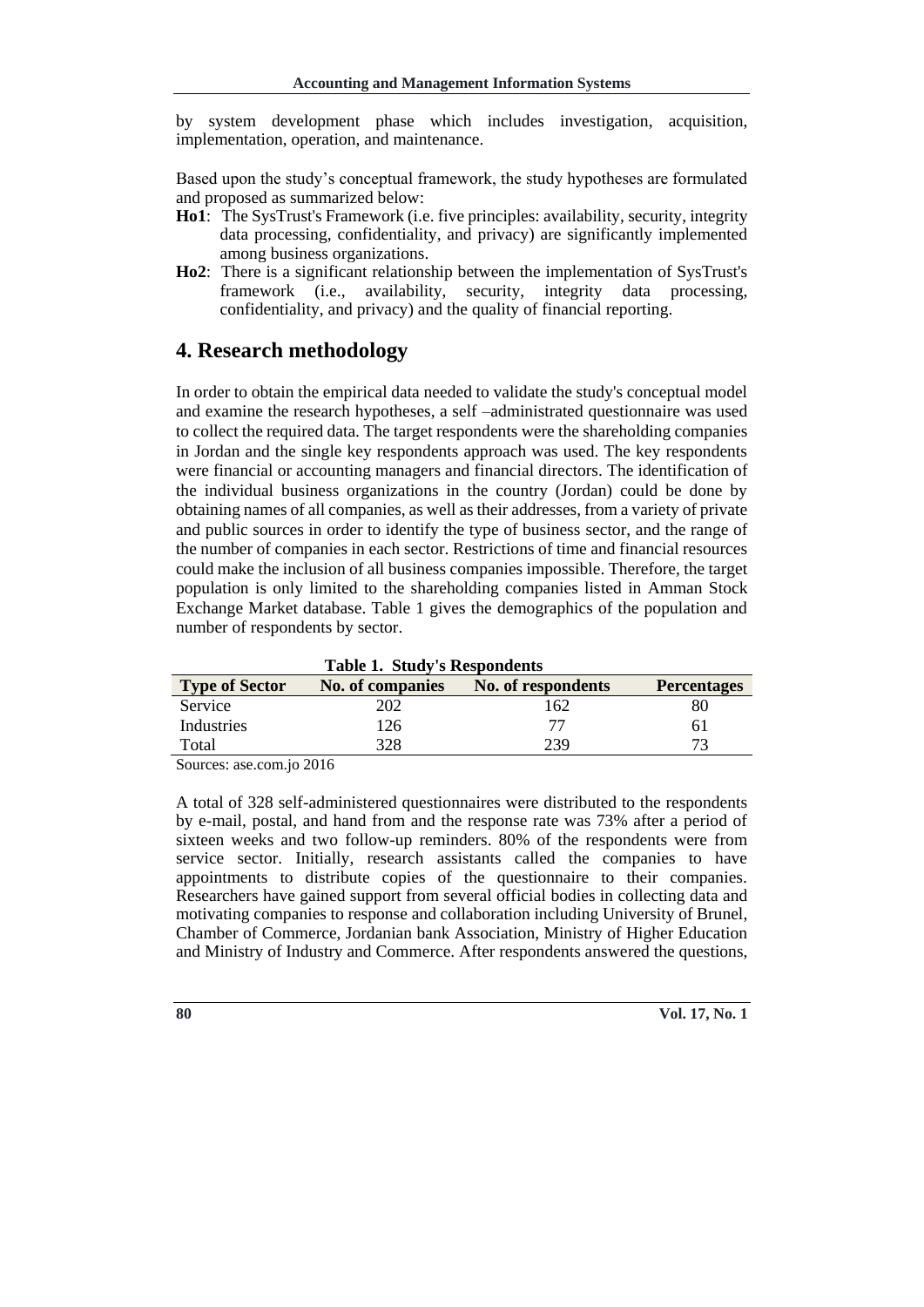the assistants collected te copies from them. In editing stage, the responses were reviewed for completeness and 16 questionnaires were eliminated because the respondents either failed to respond to all item measures for latent constructs used in this study or responded "no basis for answering" to some of the item measures. In this survey, some variables are factual (for example, companies' demographic information such as the type of sector), whereas others are perceptual (for instance, SysTrust principles, the quality of financial reporting). The dependent variables (i.e., the quality of financial reporting) and the independent variables (the extent of the implementation of SysTrust principles) were measured using a seven–point Likert scale.

# **5. Data results & discussion**

#### **5.1 Descriptive statistics**

All the 95 items (70 items for SysTrust and 25 items for quality of financial reporting) were tested for their means, standard deviations, skewness, and kurtosis. The descriptive statistics presented below in Table 2 indicate a positive disposition towards the items. While the standard deviation (SD) values ranged from 0.99458 to 1.198, these values indicate a narrow spread around the mean. Also, the mean values of all items were greater than the midpoint (4) and ranged from 5.09 (A7) to 5.58 (S10). However, after careful assessment by using skewness and kurtosis, the data were found to be normally distributed. Indeed, skewness and kurtosis were normally distributed since most of the values were inside the adequate ranges for normality (i.e. -1.0 to +1.0) for skewness, and less than 10 for kurtosis (Byrne, 2010; Black *et al*., 2010; Kline, 2010).

**Construct /items Mean S.D Skewness Kurtosis** 1 **The Quality of Financial Reporting 1.Relevance** R1 The annual reports disclose forwardlooking information to help forming expectations and predictions concerning the future of the company 5.5260 1.18965 -0.930- 0.791 R2 The annual reports disclose information in terms of business opportunities and risks 5.4306 1.12267 -0.771- 0.338 R3 The company uses fair value instead of historical cost. 5.4566 1.18914 -0.973- 0.708 R4 Information helps you confirm profitability levels of the business 5.4162 1.19184 -0.559- -0.402- R5 Financial reports are presented annually as required by regulatory bodies of accounting 5.4075 1.08420 -0.755- 0.328  $R6$  No un due delays in the presentation of financial reports. 5.4942 1.11445 -0.813- 0.376

**Table 2. Mean, Standard Deviation, and Normality of Scale Items**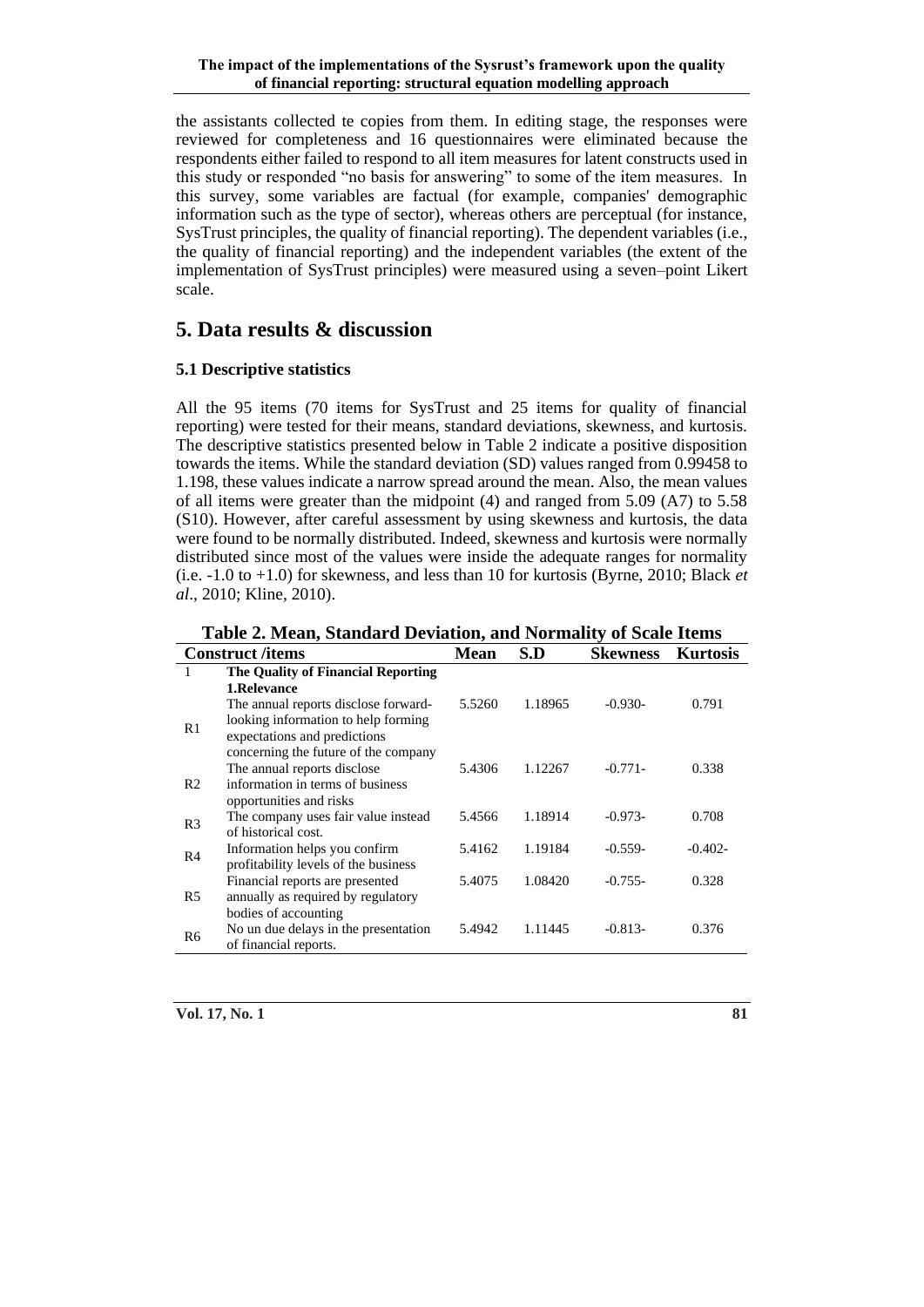### **Accounting and Management Information Systems**

| <b>Construct /items</b> |                                                                     | <b>Mean</b>         | S.D     | <b>Skewness</b> | <b>Kurtosis</b> |
|-------------------------|---------------------------------------------------------------------|---------------------|---------|-----------------|-----------------|
|                         | The annual report provides feedback                                 | $\overline{5.4191}$ | 1.18717 | $-0.522-$       | $-0.498-$       |
| R7                      | information on how various market                                   |                     |         |                 |                 |
|                         | events and significant transactions                                 |                     |         |                 |                 |
|                         | affected the company                                                |                     |         |                 |                 |
|                         | 2. Faithful Representation                                          |                     |         |                 |                 |
|                         | The annual report explains the                                      | 5.1705              | 1.05904 | $-0.743-$       | 0.734           |
|                         | assumptions and estimates made                                      |                     |         |                 |                 |
| F1                      | clearly; valid arguments provided to                                |                     |         |                 |                 |
|                         | support the decision for certain                                    |                     |         |                 |                 |
|                         | assumptions and estimates in the                                    |                     |         |                 |                 |
|                         | annual report                                                       |                     |         |                 |                 |
| F <sub>2</sub>          | The annual report explains the choice                               | 5.0405              | 1.08405 | $-0.534-$       | 0.040           |
|                         | of accounting principles clearly                                    |                     |         |                 |                 |
|                         | The annual report highlights the                                    | 5.0491              | 1.08503 | $-0.509-$       | $-0.139-$       |
| F3                      | positive and negative events in a                                   |                     |         |                 |                 |
|                         | balanced way when discussing the                                    |                     |         |                 |                 |
|                         | annual results                                                      |                     |         |                 |                 |
| F4                      | The annual report includes an                                       | 5.2399              | 1.13072 | $-0.724-$       | 0.446           |
|                         | unqualified auditor's report                                        |                     |         |                 |                 |
|                         | The annual report extensively<br>discloses information on corporate | 5.1590              | 1.09048 | $-0.495-$       | $-0.264-$       |
| F5                      |                                                                     |                     |         |                 |                 |
|                         | governance issues<br>3. Understandability                           |                     |         |                 |                 |
| U1                      | The annual report presented in a                                    | 5.3121              | 1.01623 | $-0.423-$       | $-0.149-$       |
|                         | well-organized manner                                               |                     |         |                 |                 |
|                         | The notes to the balance sheet and                                  | 5.3497              | 1.10949 | $-0.584-$       | $-0.144-$       |
| U <sub>2</sub>          | the income statement are s                                          |                     |         |                 |                 |
|                         | sufficiently clear                                                  |                     |         |                 |                 |
|                         | Sources and level of expenditure can                                | 5.3699              | 1.00815 | $-0.503-$       | 0.586           |
| U3                      | easily be understood                                                |                     |         |                 |                 |
|                         | Business assets are easy to be                                      | 5.3410              | 1.08181 | $-0.573-$       | $-0.044-$       |
| U4                      | identified in terms of value and                                    |                     |         |                 |                 |
|                         | nature                                                              |                     |         |                 |                 |
|                         | the presence of graphs and tables                                   | 5.364               | 1.02167 | $-0.449-$       | 0.462           |
| U5                      | clarifies the presented information                                 |                     |         |                 |                 |
|                         | The use of language and technical                                   | 5.3491              | 1.08572 | $-0.593-$       | $-0.059-$       |
| U <sub>6</sub>          | jargon is easy to follow in the annual                              |                     |         |                 |                 |
|                         | report                                                              |                     |         |                 |                 |
| U7                      | The annual report include a                                         | 5.3035              | 1.04276 | $-0.432-$       | $-0.080$        |
|                         | comprehensive glossary                                              |                     |         |                 |                 |
|                         | 4. Comparability                                                    |                     |         |                 |                 |
|                         | The notes to changes in accounting                                  | 5.2023              | 1.10051 | $-0.473-$       | 0.231           |
| C <sub>1</sub>          | policies explain the implications of                                |                     |         |                 |                 |
|                         | the change                                                          |                     |         |                 |                 |
|                         | The notes to revisions in accounting                                | 5.2370              | 1.09089 | $-0.576-$       | $-0.090-$       |
| C <sub>2</sub>          | estimates and judgments explain the                                 |                     |         |                 |                 |
|                         | implications of the revision                                        |                     |         |                 |                 |
|                         | The company's previous accounting                                   | 5.2543              | 1.04897 | $-0.478-$       | 0.135           |
|                         | period's figures are adjusted for the                               |                     |         |                 |                 |
| C <sub>3</sub>          | effect of the implementation of a                                   |                     |         |                 |                 |
|                         | change in accounting policy or                                      |                     |         |                 |                 |
|                         | revisions in accounting estimates                                   |                     |         |                 |                 |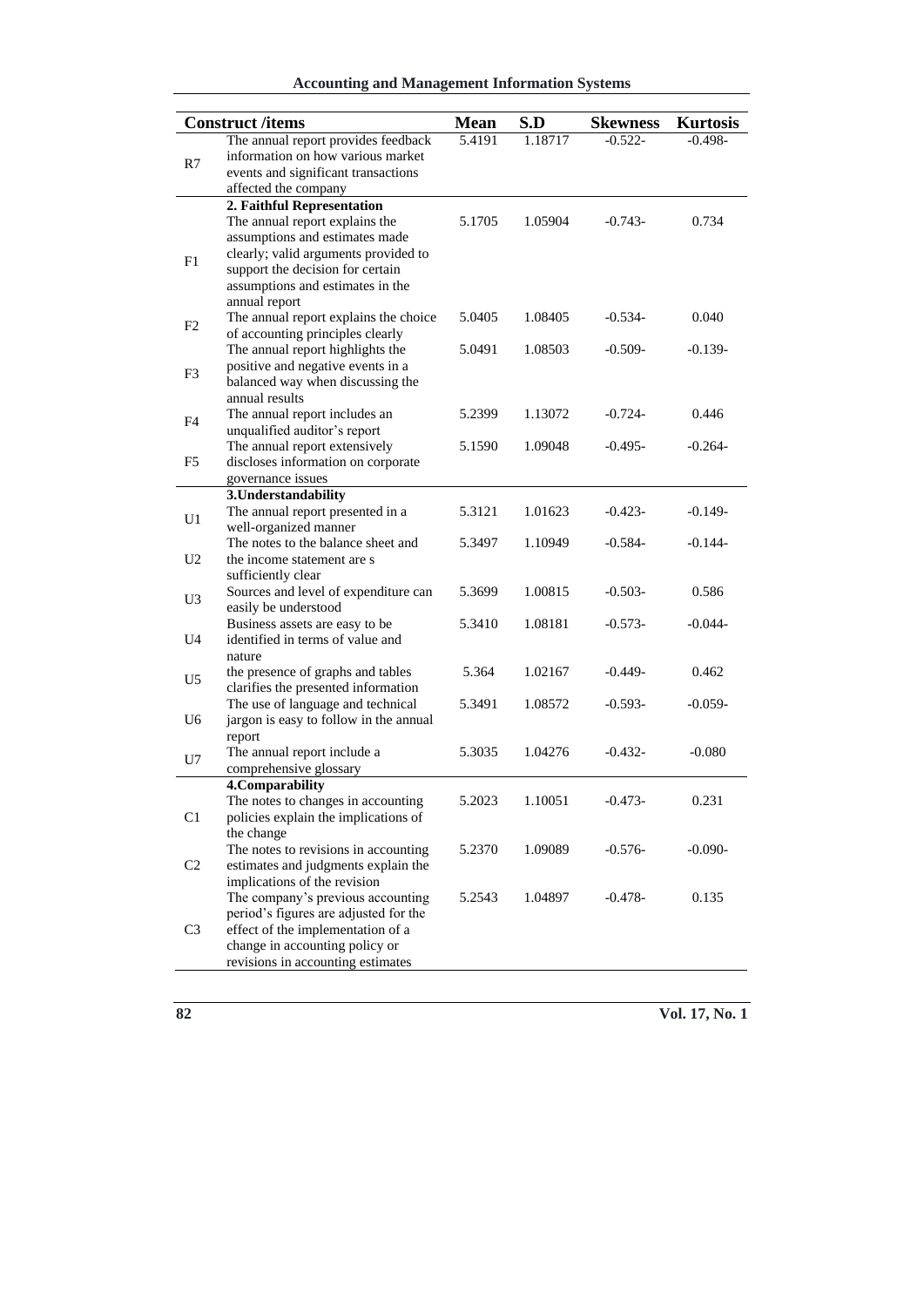|                | <b>Construct</b> /items                                                     | <b>Mean</b> | S.D     | <b>Skewness</b> | <b>Kurtosis</b> |
|----------------|-----------------------------------------------------------------------------|-------------|---------|-----------------|-----------------|
|                | The results of current accounting                                           | 5.2341      | 1.13704 | $-0.624-$       | 0.150           |
| C4             | period are compared with results in                                         |             |         |                 |                 |
|                | previous accounting periods                                                 |             |         |                 |                 |
|                | Information in the annual report is                                         | 5.2688      | 1.15219 | $-0.517-$       | $-0.138-$       |
| C5             | comparable to information provided                                          |             |         |                 |                 |
|                | by other organizations                                                      |             |         |                 |                 |
| C6             | The annual report presents financial                                        | 5.2312      | 1.19843 | $-0.647-$       | 0.130           |
|                | index numbers and ratios.                                                   |             |         |                 |                 |
| 2.             | <b>SysTrust Principles</b>                                                  |             |         |                 |                 |
|                | 1. Availability                                                             |             |         |                 |                 |
|                | The system availability requirements                                        | 5.1908      | 1.3741  | $-0.880-$       | 0.272           |
|                | of authorized users, and system                                             |             |         |                 |                 |
| A1             | availability objectives, policies, and                                      |             |         |                 |                 |
|                | standards, are identified and                                               |             |         |                 |                 |
|                | documented.                                                                 |             |         |                 |                 |
| A2             | The entity's system availability are<br>periodically reviewed and approved  | 5.1821      | 1.1641  | $-0.825-$       | 0.852           |
|                | by authorized people.                                                       |             |         |                 |                 |
|                | A formal process exists to identify                                         | 5.1879      | 1.0991  | $-0.786-$       | 0.800           |
|                | and review contractual, legal, and                                          |             |         |                 |                 |
|                | other service-level agreements and                                          |             |         |                 |                 |
| A3             | applicable laws and regulations that                                        |             |         |                 |                 |
|                | could impact system availability                                            |             |         |                 |                 |
|                | objectives, policies, and standards.                                        |             |         |                 |                 |
|                | There are procedures to ensure that                                         | 5.2428      | 1.1262  | $-0.820-$       | 1.124           |
|                | personnel responsible for the design,                                       |             |         |                 |                 |
| A4             | development, implementation, and                                            |             |         |                 |                 |
|                | operation of system availability                                            |             |         |                 |                 |
|                | features are qualified to fulfill their                                     |             |         |                 |                 |
|                | responsibilities.                                                           |             |         |                 |                 |
|                | Management has assigned                                                     | 5.0000      | 1.1446  | $-0.560-$       | 0.472           |
| A5             | responsibilities for the maintenance<br>and enforcement of the entity's     |             |         |                 |                 |
|                | availability policies to the CIO.                                           |             |         |                 |                 |
|                | The entity's user training program                                          | 5.1705      | 1.2311  | $-0.863-$       | 0.658           |
|                | includes modules dealing with the                                           |             |         |                 |                 |
| A6             | identification and reporting of system                                      |             |         |                 |                 |
|                | availability issues, security breaches,                                     |             |         |                 |                 |
|                | and other incidents.                                                        |             |         |                 |                 |
| A7             | Employees are trained to make                                               | 5.0145      | 1.1381  | $-0.752-$       | 1.150           |
|                | substitute copies of the programs.                                          |             |         |                 |                 |
|                | Employees are trained on special                                            | 5.0983      | 1.1250  | $-0.674-$       | 0.737           |
| A8             | procedures concerning reducing the                                          |             |         |                 |                 |
|                | time of system's stop as possible.                                          |             |         |                 |                 |
|                | There is a formal communication of                                          | 5.1879      | 1.0778  | $-0.743-$       | 1.046           |
|                | system availability objectives,                                             |             |         |                 |                 |
| A <sub>9</sub> | policies, and standards to authorized<br>users through means such as memos, |             |         |                 |                 |
|                | meetings, and manuals.                                                      |             |         |                 |                 |
|                | The firm makes preventive                                                   | 5.1040      | 1.0717  | $-0.308-$       | $-0.003-$       |
| A10            | maintenance to the computerized                                             |             |         |                 |                 |
|                |                                                                             |             |         |                 |                 |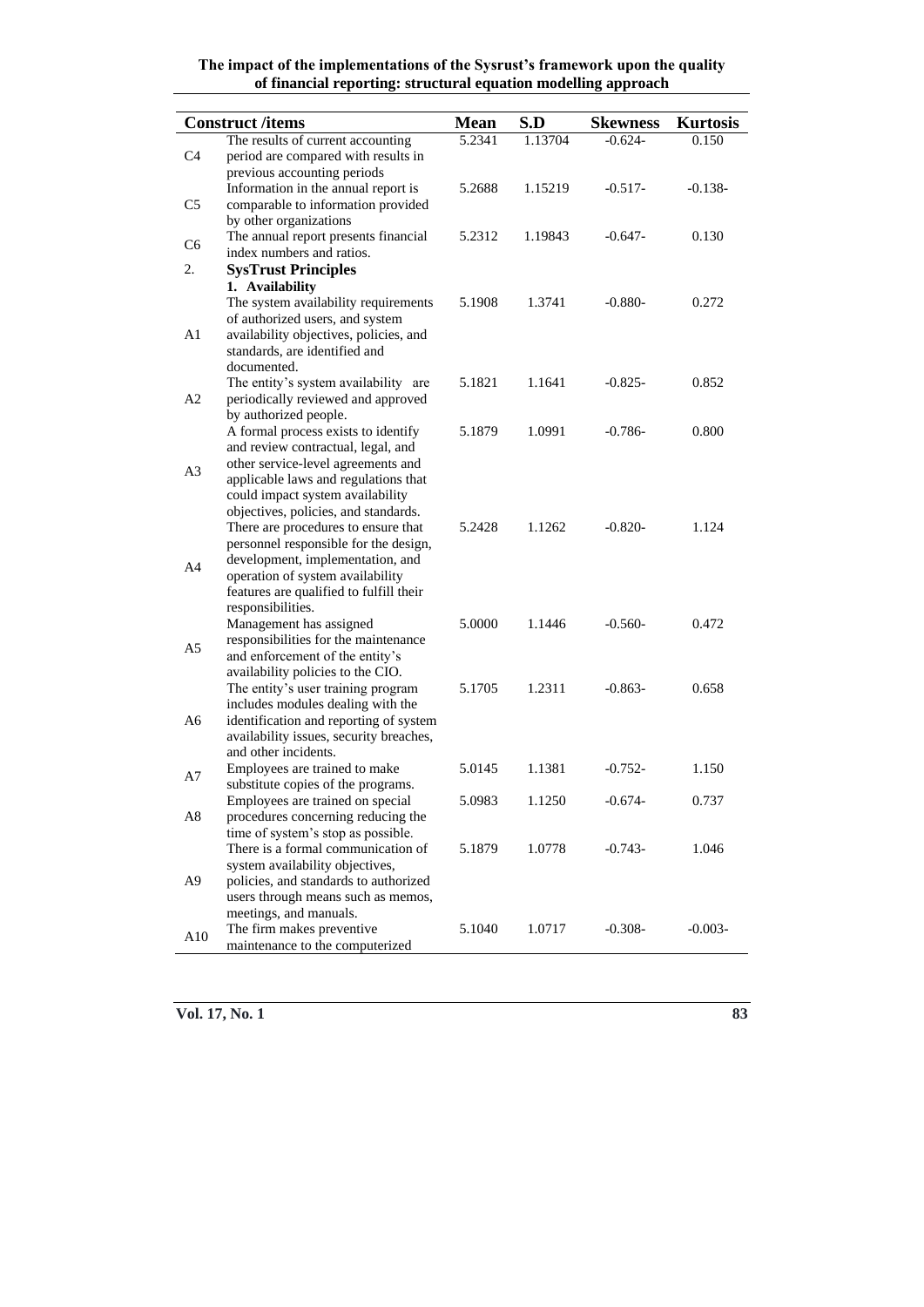### **Accounting and Management Information Systems**

|                | <b>Construct /items</b>                                                                                                                                                                                                                       | <b>Mean</b> | S.D    | <b>Skewness</b> | <b>Kurtosis</b> |
|----------------|-----------------------------------------------------------------------------------------------------------------------------------------------------------------------------------------------------------------------------------------------|-------------|--------|-----------------|-----------------|
|                | information system periodically and<br>regularly.                                                                                                                                                                                             |             |        |                 |                 |
| A11            | The firm adopts policies and<br>procedures for fast dealing with<br>computerized accounting information<br>system's mistakes to achieve a                                                                                                     | 5.2110      | 1.0378 | $-0.385-$       | 0.003           |
| A12            | continuous availability to the system.<br>Procedures are existed to provide<br>backup, offsite storage, restoration,<br>and disaster recovery consistent with<br>the entity's defined system<br>availability and related security<br>policies | 5.1329      | 1.0438 | $-0.530-$       | 0.214           |
| A13            | Environmental protections, software,<br>data backup processes, and recovery<br>infrastructure are designed,<br>developed, implemented, operated,<br>monitored, and maintained to meet<br>availability commitments and<br>requirements         | 5.0954      | 1.0493 | $-0.570-$       | 0.605           |
|                | 2. Security                                                                                                                                                                                                                                   |             |        |                 |                 |
| S1             | The firm's security policies have<br>approved and documented the<br>security requirements of authorized<br>users.                                                                                                                             | 5.6445      | 1.1128 | $-.0786-$       | 0.383           |
| S <sub>2</sub> | The entity's system security is<br>periodically reviewed and compared<br>with the defined system security<br>policies                                                                                                                         | 5.5462      | 1.0656 | $-0.620-$       | 0.243           |
| S <sub>3</sub> | The firm's has classified the data on<br>the basis of its criticality and<br>sensitivity and kept in the main<br>devices.                                                                                                                     | 5.6416      | 1.1491 | $-0.661-$       | 0.055           |
| S <sub>4</sub> | The firm uses appropriate<br>procedures to separate duties, tools<br>and functions of the system's<br>administration from net<br>administration                                                                                               | 5.6705      | 1.1350 | $-0.774-$       | 0.174           |
| S5             | A security awareness program has<br>been implemented to communicate<br>the entity's IT security policies to<br>employees                                                                                                                      | 5.5376      | 1.1844 | $-0.685-$       | 0.089           |
| S <sub>6</sub> | Personnel receive training and<br>development in system security<br>concepts and issues.                                                                                                                                                      | 5.5145      | 1.1502 | $-0.708-$       | 0.464           |
| S7             | Major computers are kept in closed<br>place and the authorized people are<br>allowed to access in to it.                                                                                                                                      | 5.5087      | 1.2092 | $-0.757-$       | 0.420           |
| S <sub>8</sub> | Physical access to the computer<br>rooms, which house the entity's IT<br>resources, servers, and related<br>hardware such as firewalls and                                                                                                    | 5.6676      | 1.1556 | $-0.821-$       | 0.339           |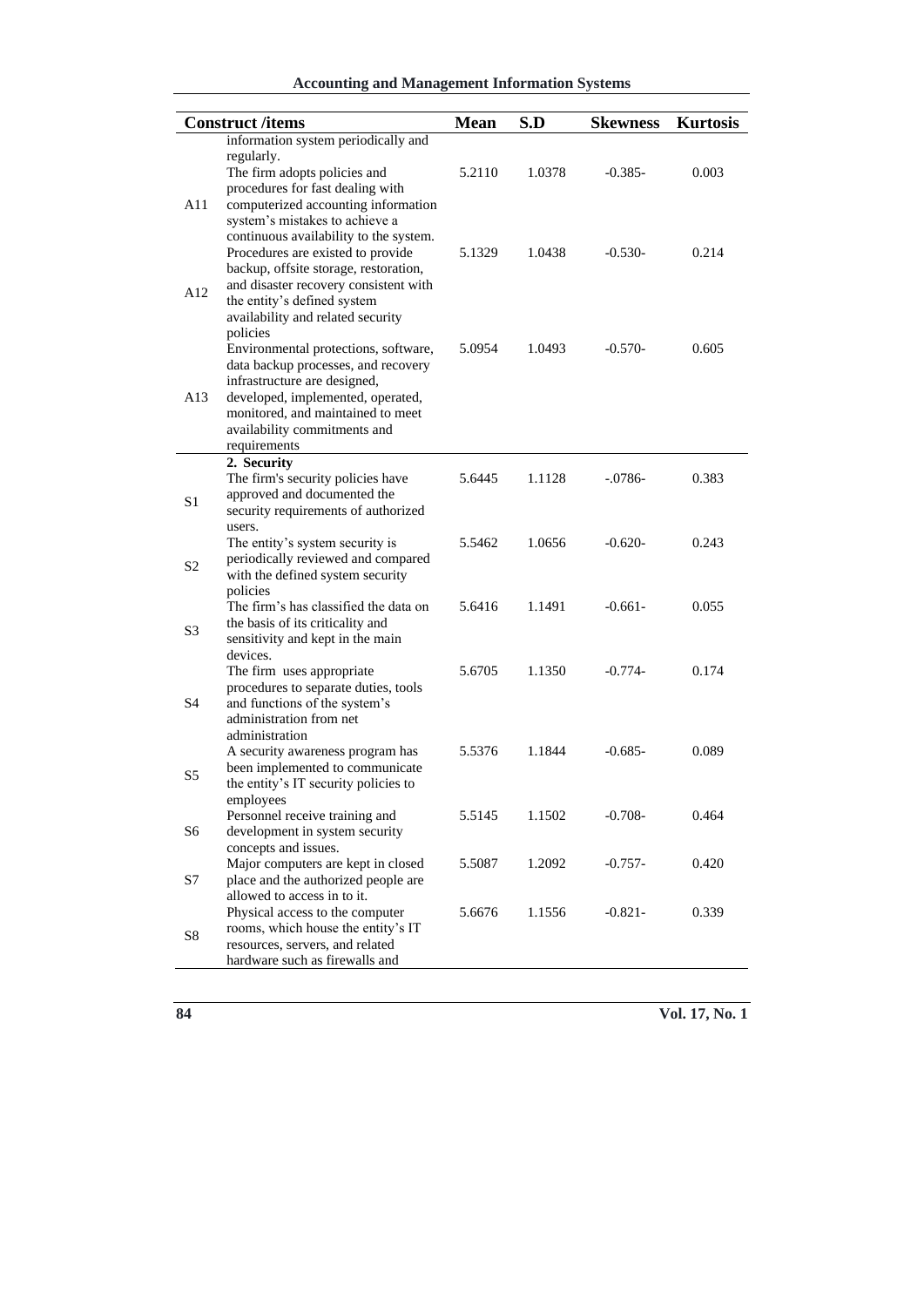|                 | <b>Construct /items</b>                                                | <b>Mean</b> | S.D    | <b>Skewness</b> | <b>Kurtosis</b> |
|-----------------|------------------------------------------------------------------------|-------------|--------|-----------------|-----------------|
|                 | routers, is restricted to authorized                                   |             |        |                 |                 |
|                 | individuals by card key systems and                                    |             |        |                 |                 |
|                 | monitored by video surveillance.                                       |             |        |                 |                 |
|                 | Requests for physical access                                           | 5.5867      | 1.1110 | $-0.583-$       | $-0.161-$       |
| S9              | privileges to the entity's computer                                    |             |        |                 |                 |
|                 | facilities require the approval of the                                 |             |        |                 |                 |
|                 | manager of computer operations.                                        |             |        |                 |                 |
|                 | Documented procedures are existed                                      | 5.5896      | 1.1160 | $-0.837-$       | 0.489           |
| S <sub>10</sub> | for the identification and escalation                                  |             |        |                 |                 |
|                 | of potential physical security                                         |             |        |                 |                 |
|                 | breaches.                                                              |             |        |                 |                 |
|                 | Firewall events are logged and                                         | 5.5694      | 1.1380 | $-0.973-$       | 0.972           |
|                 | reviewed daily by the security ad-                                     |             |        |                 |                 |
| S11             | Unneeded network services (for                                         |             |        |                 |                 |
|                 | example, telnet, ftp, and http) are                                    |             |        |                 |                 |
|                 | deactivated on the entity's servers                                    |             |        |                 |                 |
|                 | the firm uses physical selector as                                     | 5.5751      | 1.1300 | 1.109-          | 2.063           |
|                 | fingerprints or eyes' to access into                                   |             |        |                 |                 |
| S <sub>12</sub> | data Firewalls are used and                                            |             |        |                 |                 |
|                 | configured to prevent unauthorized<br>access                           |             |        |                 |                 |
|                 |                                                                        | 5.5376      | 1.1164 | $-0.836-$       | 0.850           |
|                 | The entity uses industry standard<br>encryption technology, VPN        |             |        |                 |                 |
|                 | software, or other secure                                              |             |        |                 |                 |
|                 | communication systems (consistent                                      |             |        |                 |                 |
| S13             | with its periodic IT risk assessment)                                  |             |        |                 |                 |
|                 | for the transmission of private or                                     |             |        |                 |                 |
|                 | confidential information over public                                   |             |        |                 |                 |
|                 | networks, including user IDs and                                       |             |        |                 |                 |
|                 | passwords.                                                             |             |        |                 |                 |
|                 | The firm takes suitable steps to                                       | 5.4191      | 1.2946 | $-0.897-$       | 1.167           |
| S <sub>14</sub> | protect the main devices by keeping                                    |             |        |                 |                 |
|                 | them away from danger and in fire                                      |             |        |                 |                 |
|                 | resistant places                                                       |             |        |                 |                 |
|                 | Personal computers are programmed                                      | 5.5751      | 1.1948 | 1.040-          | 1.257           |
| S <sub>15</sub> | to be locked electronically after                                      |             |        |                 |                 |
|                 | finishing work with a limited period                                   |             |        |                 |                 |
|                 | of time.                                                               |             |        |                 |                 |
|                 | The firm takes special control                                         | 5.4595      | 1.1470 | $-1.048-$       | 1.855           |
| S16             | procedures to prevent transferring the                                 |             |        |                 |                 |
|                 | computers outside                                                      |             |        |                 |                 |
|                 | Updating continuously the antivirus                                    | 5.4566      | 1.1291 | $-1.016-$       | 1.892           |
| S17             | software used in the computerized                                      |             |        |                 |                 |
|                 | systems.                                                               |             |        |                 |                 |
|                 | Logical access security measures                                       | 5.5058      | 1.1144 | $-0.741-$       | 0.960           |
| S18             | have been implemented to protect                                       |             |        |                 |                 |
|                 | against unauthorized                                                   |             |        |                 |                 |
|                 | 3. Integrity Processing                                                |             |        |                 |                 |
|                 | The entity's processing integrity and                                  | 5.3728      | 1.0562 | $-0.998-$       | 1.492           |
|                 | related security policies are<br>established and periodically reviewed |             |        |                 |                 |
| Ig1             | and approved by a designated                                           |             |        |                 |                 |
|                 | individual or group                                                    |             |        |                 |                 |
|                 | Firm's' administration develops                                        | 5.2225      | .98373 | $-0.973-$       | 1.603           |
| Ig <sub>2</sub> | procedures to make sure f the                                          |             |        |                 |                 |
|                 |                                                                        |             |        |                 |                 |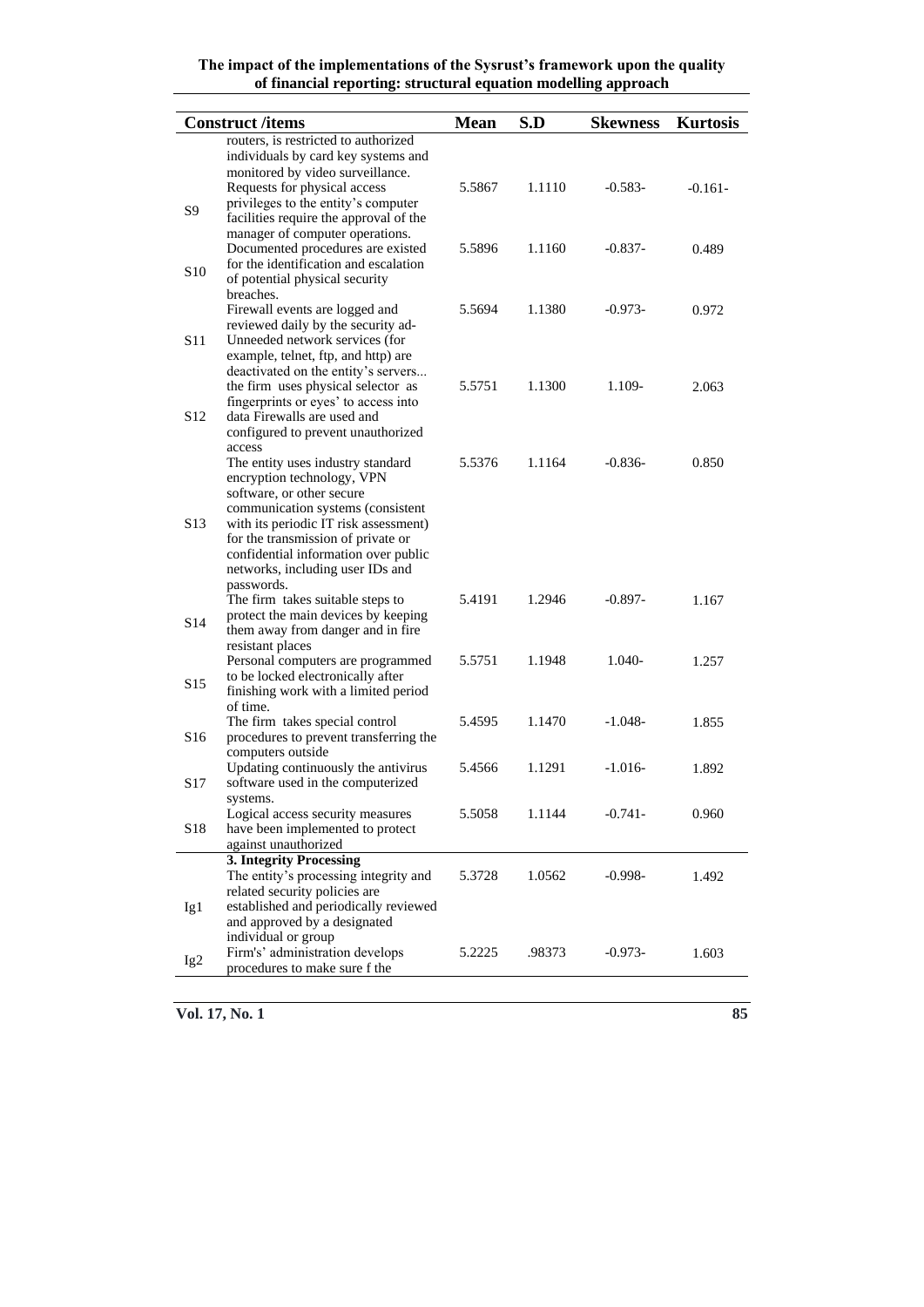### **Accounting and Management Information Systems**

|      | <b>Construct</b> /items                        | <b>Mean</b> | S.D     | <b>Skewness</b> | <b>Kurtosis</b> |
|------|------------------------------------------------|-------------|---------|-----------------|-----------------|
|      | completion and accuracy of                     |             |         |                 |                 |
|      | documents that represent sources of            |             |         |                 |                 |
|      | data.                                          |             |         |                 |                 |
|      | There are special tests to make sure           | 5.1821      | 1.0921  | -0.971-         | 1.395           |
| Ig3  | of the integration of input data to            |             |         |                 |                 |
|      | check data validity before processing          |             |         |                 |                 |
|      | Fields' frequency and their capacity           | 5.1445      | 1.07781 | -0.933-         | 1.042           |
|      | are reviewed, high and low limits are          |             |         |                 |                 |
| Ig4  | examined to check the reliability and          |             |         |                 |                 |
|      | accuracy of the inputs                         |             |         |                 |                 |
| Ig5  | Data is inserted by authorized people          | 5.1532      | 1.0644  | $-0.875-$       | 1.389           |
| Ig6  | Make sure of the computer's                    | 5.1734      | 1.0489  | $-0.807-$       | 1.395           |
|      | response to every item of the input            |             |         |                 |                 |
|      | Computerized accounting                        | 5.2428      | 1.0922  | $-0.695-$       | 0.502           |
|      | information systems include a pointer          |             |         |                 |                 |
| Ig7  | appeared as a message whenever                 |             |         |                 |                 |
|      | something wrong happened in input              |             |         |                 |                 |
|      | process.<br>Make periodically the settlements' | 5.3208      | 1.0034  | $-0.435-$       | 0.320           |
|      | procedures between sub accounts                |             |         |                 |                 |
| Ig8  | computerized information systems.              |             |         |                 |                 |
|      | Files of data are named with                   | 5.2081      | 1.0591  | $-0.468-$       | 0.160           |
| Ig9  | appropriate names.                             |             |         |                 |                 |
|      | All the system's outputs are revised           | 5.2399      | 1.0565  | $-0.521-$       | 0.253           |
| Ig10 | in terms of logic and formation                |             |         |                 |                 |
|      | accuracy                                       |             |         |                 |                 |
|      | The compatibility between inputs and           | 5.2919      | 1.0264  | $-0.722-$       | 0.357           |
| Ig11 | outputs are reviewed daily                     |             |         |                 |                 |
|      | Computer's reports are distributed             | 5.1908      | .97119  | $-0.543-$       | 0.517           |
| Ig12 | into the appropriate users                     |             |         |                 |                 |
| Ig13 | The sensitive outputs are protected            | 5.1936      | 1.0215  | $-0.789-$       | 0.644           |
|      | from unauthorized access                       |             |         |                 |                 |
| Ig14 | Any mistake in the outputs is                  | 5.1994      | .97094  | $-0.428-$       | 0.306           |
|      | corrected when it is discovered.               |             |         |                 |                 |
|      | There are control procedures for               | 5.1965      | .94583  | -0.795-         | 0.730           |
| Ig15 | protecting information when they are           |             |         |                 |                 |
|      | transferred via nets as coding and             |             |         |                 |                 |
|      | checking of the transmission.                  |             |         |                 |                 |
|      | System output is complete, accurate,           | 5.2283      | .98828  | $-0.580-$       | 0.362           |
| Ig16 | distributed, and retained in                   |             |         |                 |                 |
|      | accordance with processing integrity           |             |         |                 |                 |
|      | commitments and requirements.                  |             |         |                 |                 |
|      | Procedures exist to prevent, detect,           | 5.2023      | 1.0437  | $-0.367-$       | $-0.360-$       |
| Ig17 | and correct processing errors to meet          |             |         |                 |                 |
|      | processing integrity commitments               |             |         |                 |                 |
|      | and requirements                               |             |         |                 |                 |
|      | 4. Confidentiality                             |             |         |                 |                 |
|      | The entity's system confidentiality            | 5.2746      | 1.0368  | $-0.428-$       | $-0.059-$       |
|      | and related requirements are                   |             |         |                 |                 |
| C1   | established and periodically reviewed          |             |         |                 |                 |
|      | and approved by a designated                   |             |         |                 |                 |
|      | individual or group.                           |             |         |                 |                 |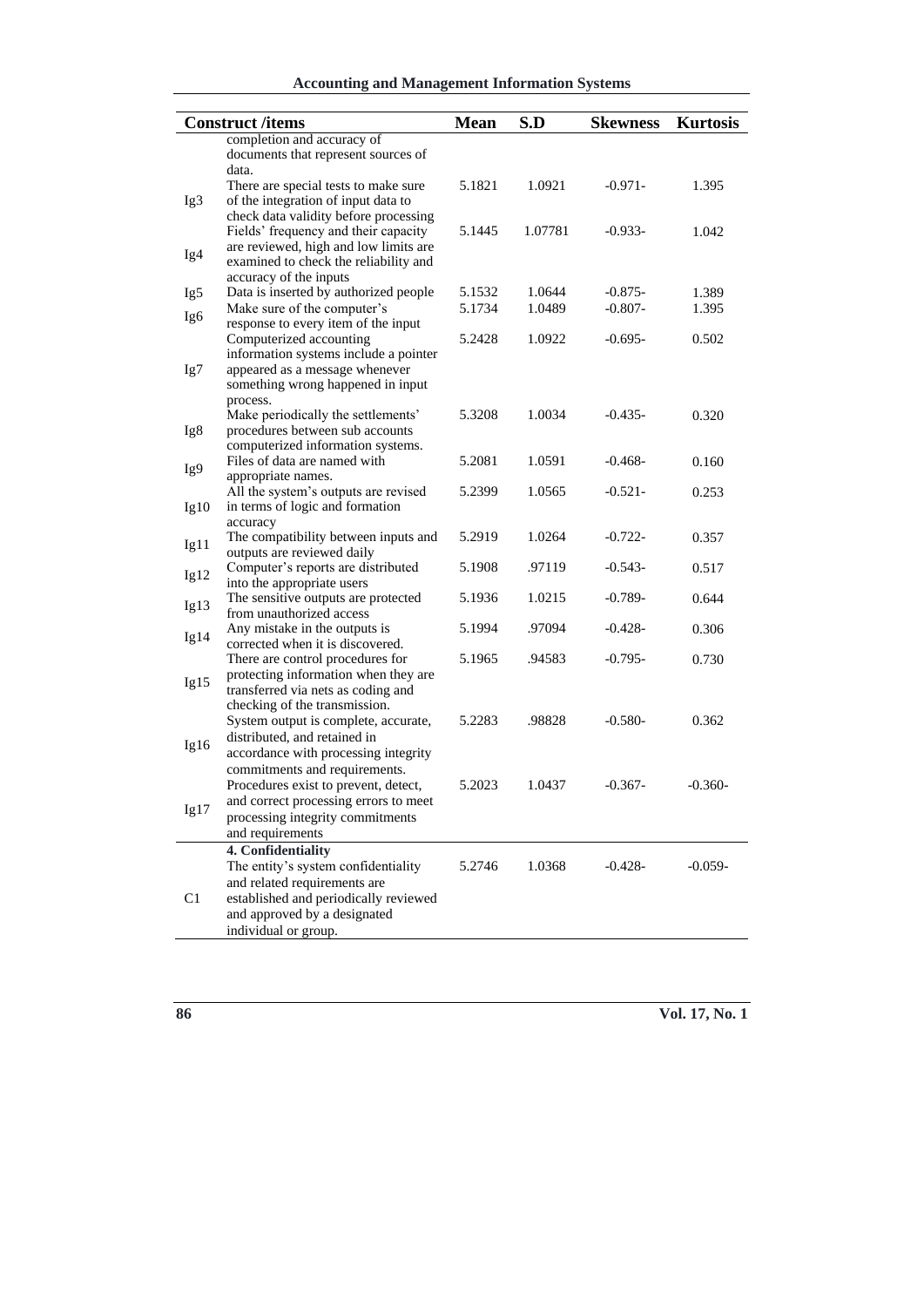|                | <b>Construct</b> /items                                                                                                                                                                                                                                                                                                                                                                  | <b>Mean</b> | S.D    | <b>Skewness</b> | <b>Kurtosis</b> |
|----------------|------------------------------------------------------------------------------------------------------------------------------------------------------------------------------------------------------------------------------------------------------------------------------------------------------------------------------------------------------------------------------------------|-------------|--------|-----------------|-----------------|
|                | The system confidentiality and                                                                                                                                                                                                                                                                                                                                                           | 5.3092      | 1.0410 | $-0.693-$       | 0.421           |
| C <sub>2</sub> | requirements are communicated to                                                                                                                                                                                                                                                                                                                                                         |             |        |                 |                 |
|                | authorized users.                                                                                                                                                                                                                                                                                                                                                                        |             |        |                 |                 |
|                | The entity publishes its                                                                                                                                                                                                                                                                                                                                                                 | 5.1474      | 1.0974 | $-0.838-$       | 1.083           |
| C <sub>3</sub> | confidentiality and related security                                                                                                                                                                                                                                                                                                                                                     |             |        |                 |                 |
|                | policies on its corporate intranet.                                                                                                                                                                                                                                                                                                                                                      |             |        |                 |                 |
|                | The security administration team has                                                                                                                                                                                                                                                                                                                                                     | 5.2197      | 1.1860 | $-0.506-$       | $-0.160-$       |
|                | custody of and is responsible for the                                                                                                                                                                                                                                                                                                                                                    |             |        |                 |                 |
|                | day-to-day maintenance of the                                                                                                                                                                                                                                                                                                                                                            |             |        |                 |                 |
| C4             | entity's confidentiality and related                                                                                                                                                                                                                                                                                                                                                     |             |        |                 |                 |
|                | security policies and recommends                                                                                                                                                                                                                                                                                                                                                         |             |        |                 |                 |
|                | changes to the CIO and the IT                                                                                                                                                                                                                                                                                                                                                            |             |        |                 |                 |
|                | steering committee                                                                                                                                                                                                                                                                                                                                                                       |             |        |                 |                 |
|                | The process for informing the entity                                                                                                                                                                                                                                                                                                                                                     | 5.2168      | 1.1199 | $-0.759-$       | 0.700           |
|                | about breaches of confidentiality and                                                                                                                                                                                                                                                                                                                                                    |             |        |                 |                 |
| C5             | system security and for submitting                                                                                                                                                                                                                                                                                                                                                       |             |        |                 |                 |
|                | complaints is communicated to<br>authorized users.                                                                                                                                                                                                                                                                                                                                       |             |        |                 |                 |
|                | Error messages are revealed to                                                                                                                                                                                                                                                                                                                                                           | 5.1647      | 1.1339 | $-0.615-$       | $-0.016-$       |
| C6             | authorized personnel                                                                                                                                                                                                                                                                                                                                                                     |             |        |                 |                 |
|                | Confidentiality processes are existed                                                                                                                                                                                                                                                                                                                                                    | 5.2081      | 1.1125 | $-0.609-$       | 0.081           |
|                | to restrict the capability to input                                                                                                                                                                                                                                                                                                                                                      |             |        |                 |                 |
| C7             | information to only authorized                                                                                                                                                                                                                                                                                                                                                           |             |        |                 |                 |
|                | individuals.                                                                                                                                                                                                                                                                                                                                                                             |             |        |                 |                 |
|                | Management has developed a                                                                                                                                                                                                                                                                                                                                                               | 5.2572      | 1.0633 | $-0.659-$       | 0.398           |
|                | reporting strategy that includes the                                                                                                                                                                                                                                                                                                                                                     |             |        |                 |                 |
| C8             | sensitivity and confidentiality of data                                                                                                                                                                                                                                                                                                                                                  |             |        |                 |                 |
|                | and appropriateness of user access to                                                                                                                                                                                                                                                                                                                                                    |             |        |                 |                 |
|                | output data                                                                                                                                                                                                                                                                                                                                                                              |             |        |                 |                 |
|                | Employees are required to sign a                                                                                                                                                                                                                                                                                                                                                         | 5.1272      | 1.1272 | $-0.887-$       | 1.312           |
|                | confidentiality oath as a routine part                                                                                                                                                                                                                                                                                                                                                   |             |        |                 |                 |
|                | of their employment. This agreement                                                                                                                                                                                                                                                                                                                                                      |             |        |                 |                 |
| C9             | prohibits any disclosures of<br>information and other data to which                                                                                                                                                                                                                                                                                                                      |             |        |                 |                 |
|                | the employee has been granted access                                                                                                                                                                                                                                                                                                                                                     |             |        |                 |                 |
|                | to.                                                                                                                                                                                                                                                                                                                                                                                      |             |        |                 |                 |
| C10            |                                                                                                                                                                                                                                                                                                                                                                                          | 5.2659      | 1.1053 | $-0.917-$       | 1.496           |
|                | that limit access to confidential                                                                                                                                                                                                                                                                                                                                                        |             |        |                 |                 |
|                | information based on job function                                                                                                                                                                                                                                                                                                                                                        |             |        |                 |                 |
|                | and need.                                                                                                                                                                                                                                                                                                                                                                                |             |        |                 |                 |
| C11            | Requests for access privileges to                                                                                                                                                                                                                                                                                                                                                        | 5.2775      | 1.0650 | $-0.630-$       | .157            |
|                |                                                                                                                                                                                                                                                                                                                                                                                          |             |        |                 |                 |
|                |                                                                                                                                                                                                                                                                                                                                                                                          |             |        |                 |                 |
|                |                                                                                                                                                                                                                                                                                                                                                                                          |             |        |                 |                 |
|                |                                                                                                                                                                                                                                                                                                                                                                                          |             |        |                 |                 |
|                |                                                                                                                                                                                                                                                                                                                                                                                          |             |        |                 |                 |
|                |                                                                                                                                                                                                                                                                                                                                                                                          |             |        |                 |                 |
|                |                                                                                                                                                                                                                                                                                                                                                                                          |             |        |                 |                 |
|                |                                                                                                                                                                                                                                                                                                                                                                                          |             |        |                 |                 |
|                | parties in accordance with                                                                                                                                                                                                                                                                                                                                                               |             |        |                 |                 |
| C12            | Logical access controls are in place<br>confidential data require the approval<br>of the data owner. Business partners<br>are subject to nondisclosure<br>agreements or other contractual<br>confidentiality provisions.<br>Access to confidential information<br>from outside the boundaries of the<br>system and disclosure of confidential<br>information is restricted to authorized | 5.2743      | 1.1368 | $-0.427-$       | $-0.069-$       |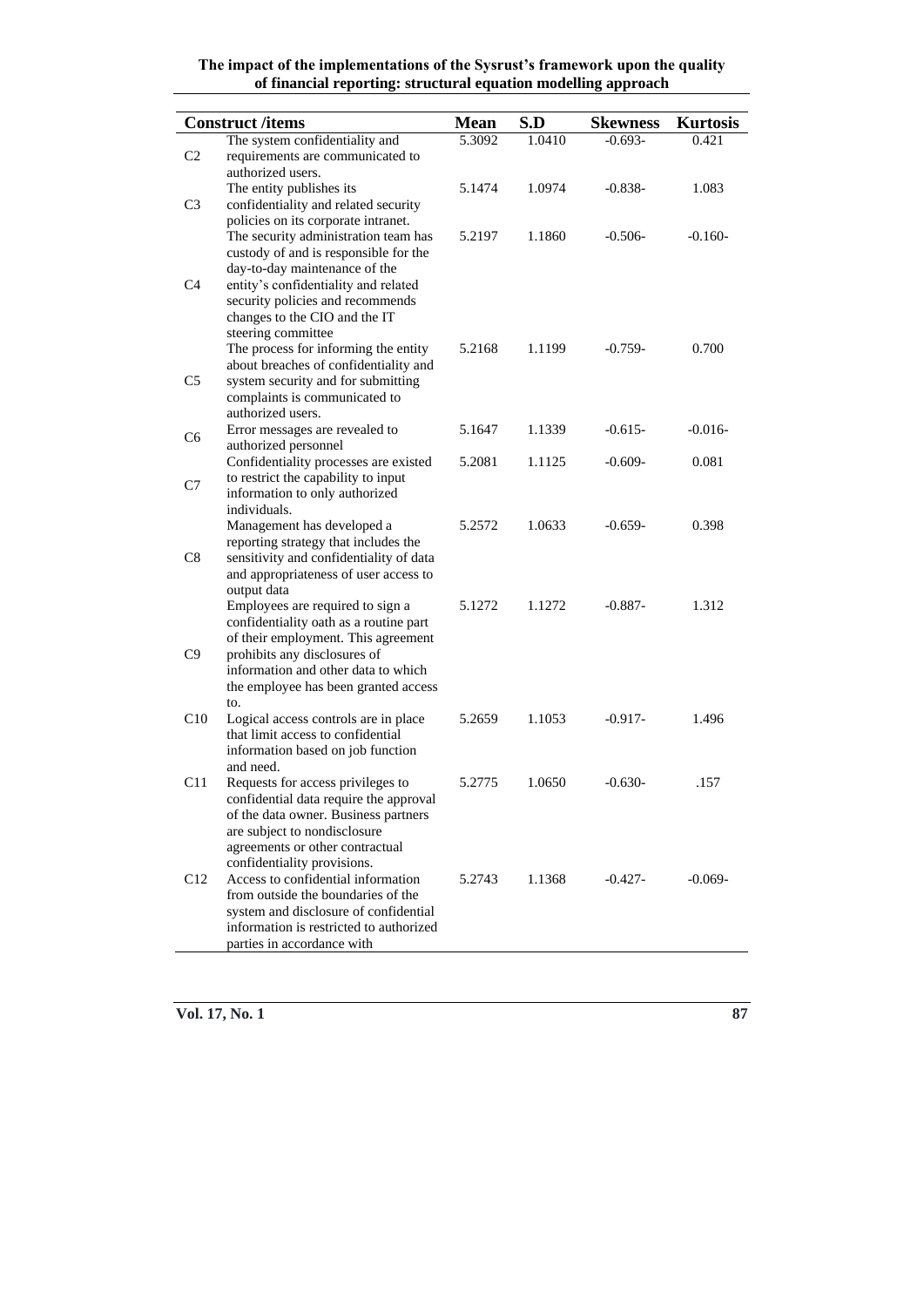### **Accounting and Management Information Systems**

|                 | <b>Construct /items</b>                                                      | <b>Mean</b> | S.D    | <b>Skewness</b> | <b>Kurtosis</b> |
|-----------------|------------------------------------------------------------------------------|-------------|--------|-----------------|-----------------|
|                 | confidentiality commitments and                                              |             |        |                 |                 |
|                 | requirements.                                                                |             |        |                 |                 |
|                 | 5. Privacy                                                                   |             |        |                 |                 |
| P <sub>1</sub>  | The entity defines documents,                                                | 5.2775      | 1.0650 | $-0.630-$       | 0.157           |
|                 | communicates, and assigns                                                    |             |        |                 |                 |
|                 | accountability for its privacy policies                                      |             |        |                 |                 |
|                 | and procedures.                                                              |             |        |                 |                 |
| P <sub>2</sub>  | The entity provides notice about its                                         | 5.2283      | 1.0940 | $-0.730-$       | 0.581           |
|                 | privacy policies and procedures and                                          |             |        |                 |                 |
|                 | identifies the purposes for which                                            |             |        |                 |                 |
|                 | personal information is collected,                                           |             |        |                 |                 |
|                 | used, retained, and disclosed                                                |             |        |                 |                 |
| P3              | The entity describes the choices                                             | 5.2457      | 1.1243 | $-0.791-$       | 0.526           |
|                 | available to the individual and                                              |             |        |                 |                 |
|                 | obtains implicit or explicit consent<br>with respect to the collection, use, |             |        |                 |                 |
|                 | and disclosure of personal                                                   |             |        |                 |                 |
|                 | information.                                                                 |             |        |                 |                 |
| P4              | The entity collects personal                                                 | 5.1792      | 1.1432 | $-0.754-$       | 0.337           |
|                 | information only for the purposes                                            |             |        |                 |                 |
|                 | identified in the notice                                                     |             |        |                 |                 |
| P5              | The entity limits the use of personal                                        | 5.2659      | 1.1053 | $-0.917-$       | 1.496           |
|                 | information to the purposes identified                                       |             |        |                 |                 |
|                 | in the notice and for which the                                              |             |        |                 |                 |
|                 | individual has provided implicit or                                          |             |        |                 |                 |
|                 | explicit consent. The entity retains                                         |             |        |                 |                 |
|                 | personal information for only as long                                        |             |        |                 |                 |
|                 | as necessary to fulfill the stated                                           |             |        |                 |                 |
|                 | purpose                                                                      |             |        |                 |                 |
| P <sub>6</sub>  | The entity provides individuals with                                         | 5.2572      | 1.0982 | $-0.960-$       | 1.477           |
|                 | access to their personal information                                         |             |        |                 |                 |
|                 | for review and update.                                                       | 5.2225      | 1.1744 |                 | 1.279           |
| P7              | The entity discloses personal<br>information to third parties only for       |             |        | $-1.023-$       |                 |
|                 | the purposes identified in the notice                                        |             |        |                 |                 |
|                 | and with the implicit or explicit                                            |             |        |                 |                 |
|                 | consent of the individual                                                    |             |        |                 |                 |
| P <sub>8</sub>  | The entity protects personal                                                 | 5.1850      | 1.1166 | $-0.609-$       | 0.170           |
|                 | information against unauthorized                                             |             |        |                 |                 |
|                 | access (both physical and logical).                                          |             |        |                 |                 |
| P9              | The entity maintains accurate,                                               | 5.2659      | 1.1001 | $-0.910-$       | 1.100           |
|                 | complete, and relevant personal                                              |             |        |                 |                 |
|                 | information for the purposes                                                 |             |        |                 |                 |
|                 | identified in the notice.                                                    |             |        |                 |                 |
| P <sub>10</sub> | The entity monitors compliance with                                          | 5.1272      | 1.1272 | $-0.887-$       | 1.312           |
|                 | its privacy policies and procedures                                          |             |        |                 |                 |
|                 | and has procedures to address                                                |             |        |                 |                 |
|                 | privacy-related complaints and                                               |             |        |                 |                 |
|                 | disputes                                                                     |             |        |                 |                 |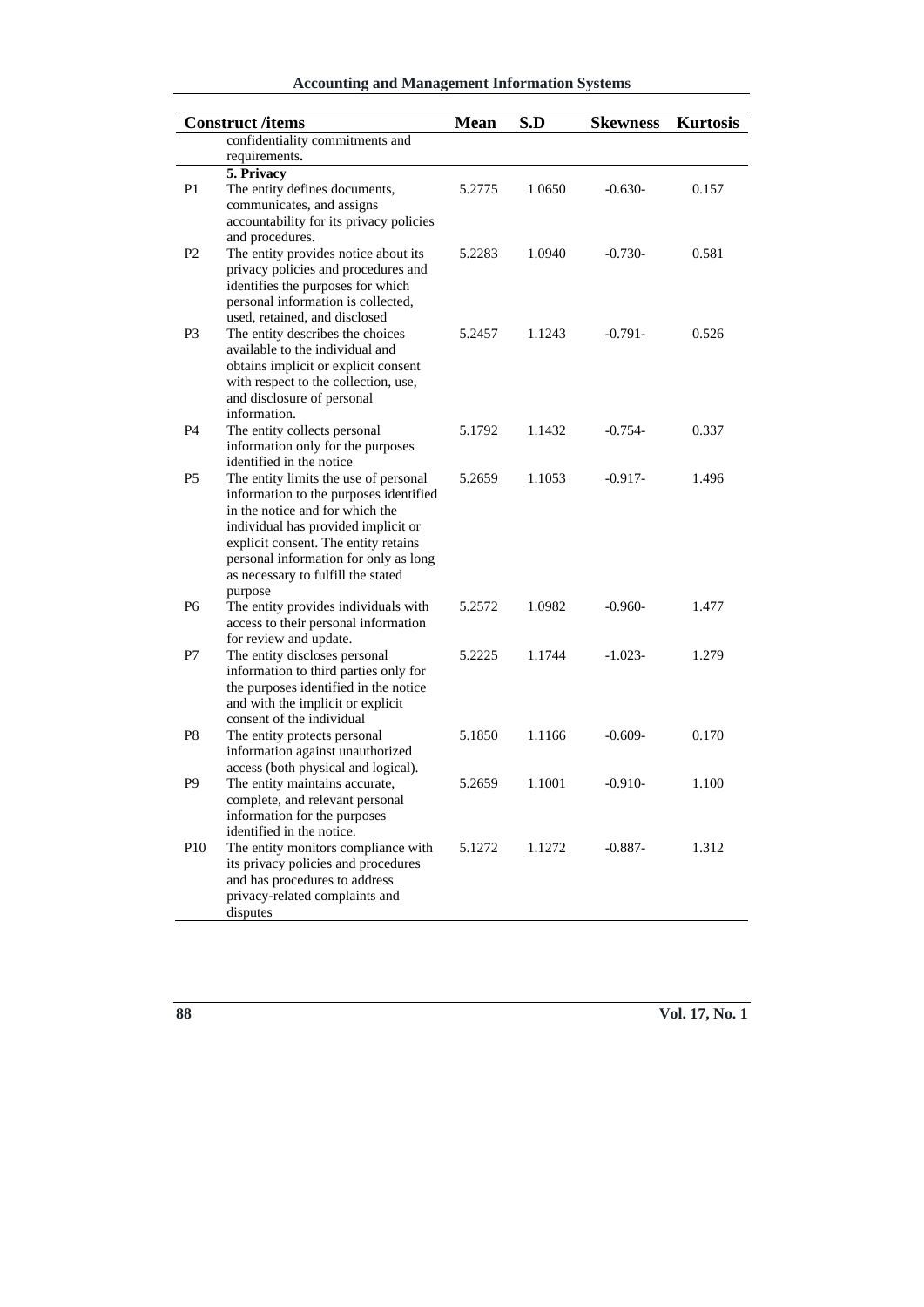#### **5.2 Measurement model validation**

This study is applying the Structural Equation Modelling (SEM) technique in order to test and validate the proposed relations among the constructs in the study's conceptual framework. A two-stage approach of the SEM (measurement model and structural model) was employed to analyses the empirical data. By running AMOS21, the model fitness and constructs' reliability and validity were assessed in stage one (the measurement model) by means of the confirmatory factor analyses (CFA). This is followed by a structural model assessment which related to the validation of the conceptual model proposed and the testing of the causal paths between the main independent (exogenous) and dependent factors (endogenous). The main independent constructs (exogenous) is the components of SysTrust's framework: (1) availability, (2) security (3) processing integrity, (4) confidentiality, and (5) privacy, while the independent factor is the quality of financial reporting (endogenous) in the conceptual model. All of these constructs were subjected together to both the measurement model and the structural model analysis and the results are presented under the following subsections.

#### *5.2.1 Measurement model: confirmatory factor analysis*

The confirmatory factor analyses (CFA) was employed to initially evaluate the measurement model's fitness (unidimensionality), and then measure the constructs' reliability and validity. It is also worth mentioning that the quality financial reporting was considered as a second-order construct. In this regard, relevance, faithful representation, comparability, and understandability as the main constructs for the quality financial reporting and these dimensions represent first-order factors measured through their own observed factors (items). The second-order of the confirmatory factor analyses (CFA) model fit was tested firstly for quality of financial reporting and noticed that it does not have adequate level of model fitness due to the fact that all some of indices do not capture values within their threshold levels ( $\chi$ 2 = 2767.336, df = 204; and  $\chi$ 2/df = 13.565),comparative fit index [CFI] = 0.756, goodness-of-fit index  $[GFI] = 0.678$ , incremental fit index  $[IFI] = 0.755$ , normed of fit indices [NFI]=0.70 and root mean square error of approximation  $[RMSEA] = 0.161$ , AGFI= 0.601 (Hu and Bentler, 1999). Therefore, there is room for some re-specifications and purification (Byrne, 2010).

| <b>Fit indices</b> | Cut-off      | <b>Initial measurement</b> | <b>Modified measurement</b> |
|--------------------|--------------|----------------------------|-----------------------------|
|                    | point        | model                      | model                       |
| <b>CMIN/DF</b>     | $\leq 3.000$ | 13.565                     | 1.808                       |
| GFI                | $\geq 0.90$  | 0.8687                     | 0.918                       |
| AGFI               | $\geq 0.80$  | 0.601                      | 0.887                       |
| NFI                | > 0.90       | 0.700                      | 0.959                       |
| <b>CFI</b>         | > 0.90       | 0.756                      | 0.973                       |
| <b>RMSEA</b>       | ${}_{0.08}$  | 0.161                      | 0.071                       |

**Table 3. Model-second order Factor: Quality of Financial Reporting**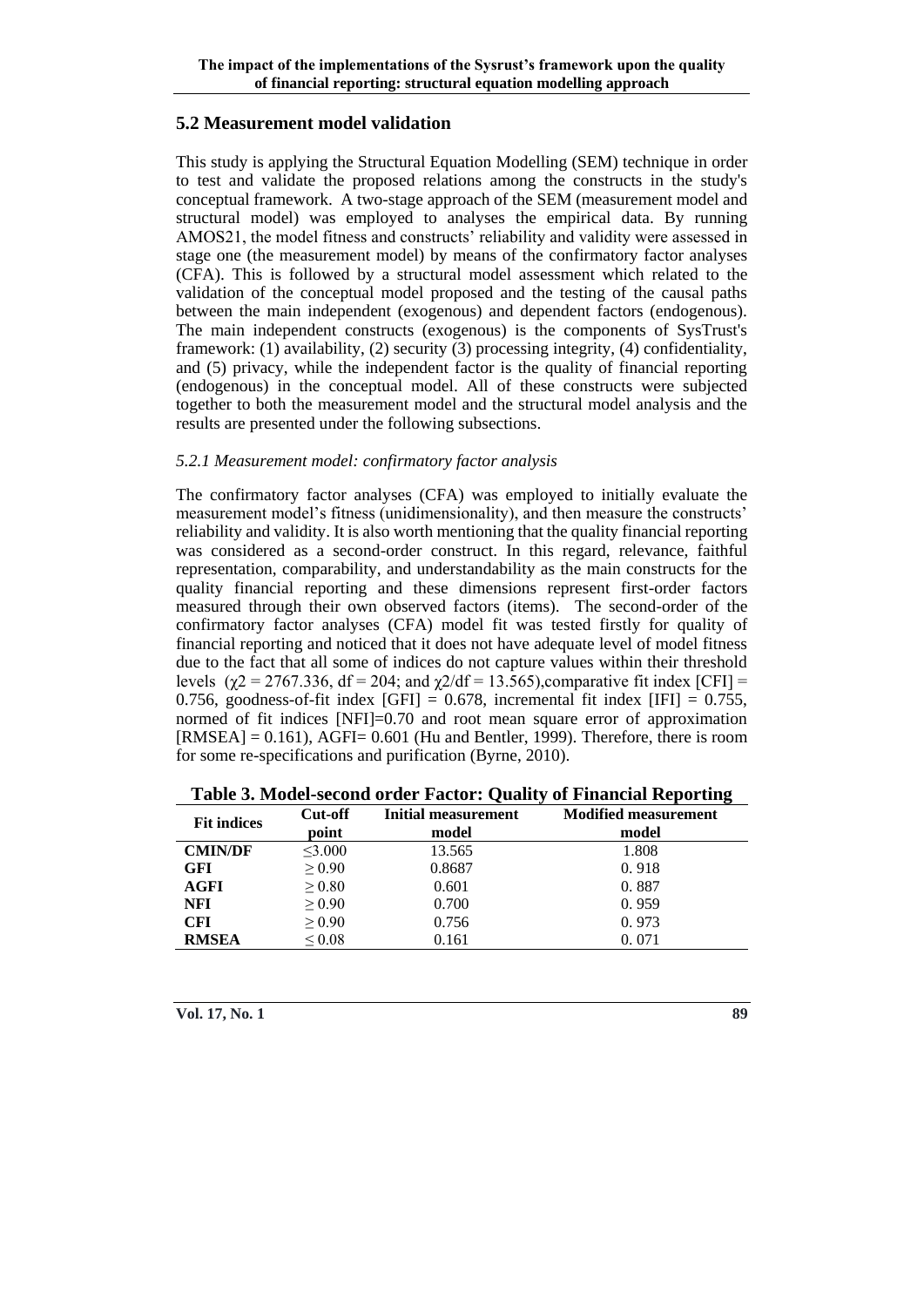Fundamentally, a refinement process followed a number of criteria to enhance the model's fitness including inspection of standardized regression weights (factor loading), modification indices, and standardized covariance matrix (Byrne, 2010; Hair *et al*., 2010; Holmes-Smith *et al*., 2006). By looking at standardized regression weights for each item, it was found that R4 (relevance), R6 (relevance), F2 (faithful representation), U3 (understandability), CC4 (Comparability) all have a value less than the cut-off value  $(0.5)$ , and accordingly, a decision was made to delete them. According to the modification indices' table, error terms of R7, U5, U7, and CC6 were found to have a higher error term value, and accordingly these items were deleted (Hooper *et al*., 2008). By doing so, the CFA for the second order factor regarding the quality of financial reporting was tested again as suggested by Byrne (2010). The yielded fit indices indicted that the goodness of fit of the modified measurement model was adequately improved; all the fit indices this time were found within their recommended level as such: CMIN/DF was 2.720, GFI= 0.918, AGFI= 0.887, NFI= 0.959, CFI= 0.973 and RMSEA= 0.071 (see Table 3).

#### *5.2.2 Model fitness for all constructs*

A number of fit indices (CMIN/DF; GFI; AGFI; NFI; CFI; RMSEA) have been tested to ensure an adequate level of model goodness of fit to the data (Byrne, 2010; Hooper *et al*., 2008). As seen in Figure (3), seven latent constructs [Availability, security, processing integrity, confidentiality, and privacy, quality of financial reporting] formed the measurement model and therefore are subjected to the confirmatory factor analysis (CFA). Furthermore, 88 indictors (items) were adopted to measure these latent constructs as illustrated in the research methodology. As shown in Table 4, the preliminary measurement fit indices were found as follows: chi-square (CMIN/DF= 2.323; GFI= 0.730; AGFI = 0.710, RMSEA= 0.062; NFI = 0.837; CFI = 0.900. Having a closer look at some of the fit indices (e.g. GFI, AGFI, NFI), the model does not seem to have adequate fit to data, and therefore, there is room for some re-specifications and purification (Byrne, 2010). Fundamentally, a refinement process followed a number of criteria to enhance the model's fitness beginning with inspection of standardized regression weights (factor loading), modification indices, and standardized covariance matrix (Byrne, 2010; Hair *et al*., 2010).

|                                     | Table 4. Results of Incasul chicht Inoucl all colisti ucts |                           |                                      |  |  |  |
|-------------------------------------|------------------------------------------------------------|---------------------------|--------------------------------------|--|--|--|
| Cut-off point<br><b>Fit indices</b> |                                                            | Initial measurement model | <b>Modified measurement</b><br>model |  |  |  |
| <b>CMIN/DF</b>                      | $<$ 3.000                                                  | 2.232                     | 1.892                                |  |  |  |
| <b>GFI</b>                          | $\geq 0.90$                                                | 0.730                     | 0.901                                |  |  |  |
| <b>AGFI</b>                         | $\geq 0.80$                                                | 0.710                     | 0.818                                |  |  |  |
| <b>NFI</b>                          | $\geq 0.90$                                                | 0.837                     | 0.903                                |  |  |  |
| <b>CFI</b>                          | > 0.90                                                     | 0.900                     | 0.953                                |  |  |  |
| <b>RMSEA</b>                        | ${}_{0.08}$                                                | 0.062                     | 0.046                                |  |  |  |

**Table 4. Results of Measurement Model all constructs**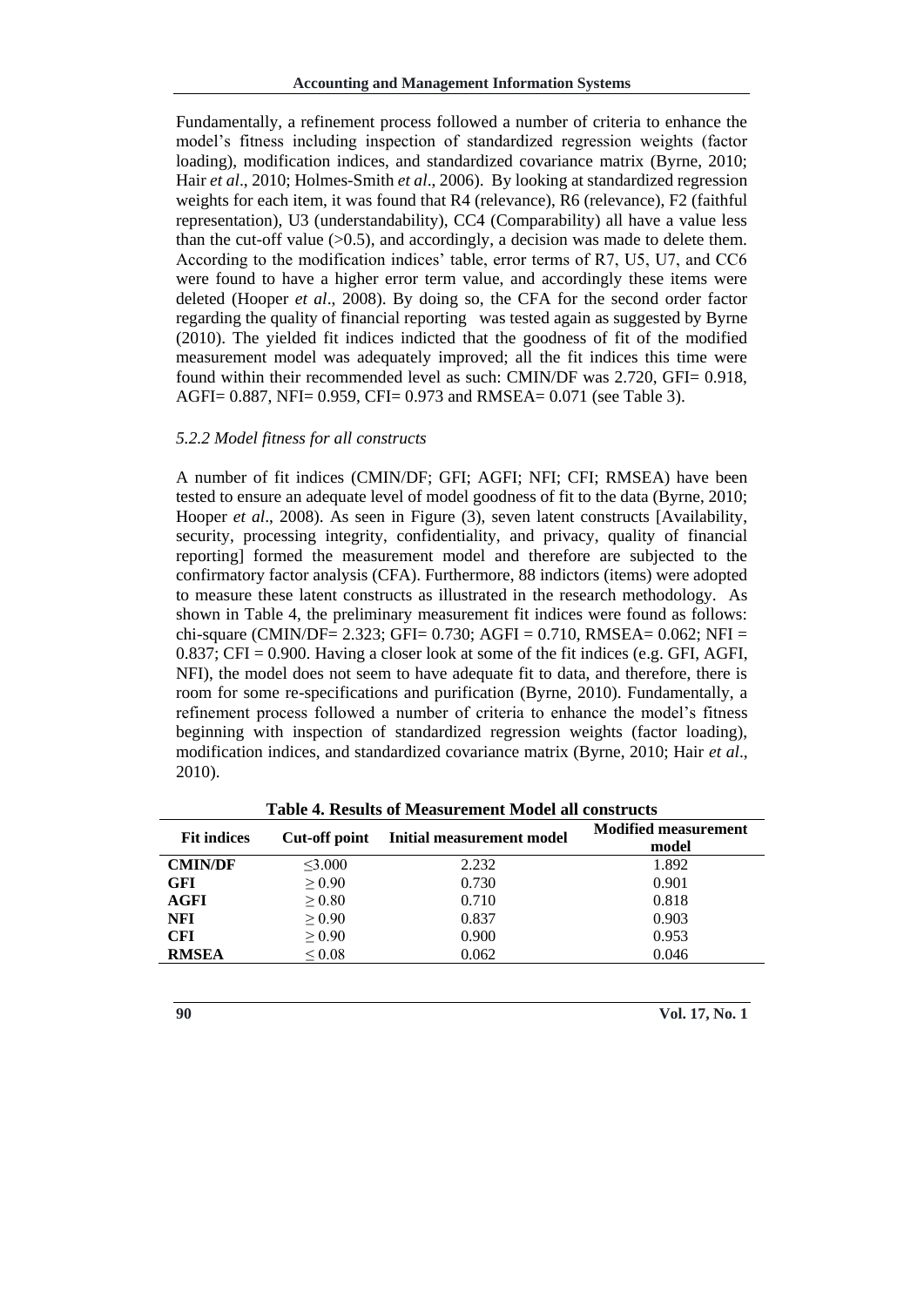By doing so, the CFA was tested again as suggested by Byrne (2010) and Kline (2005) without problematic items. The yielded fit indices indicted that the goodness of fit of the modified measurement model was adequately improved; all the fit indices this time were found within their recommended level as such: (Chi-square minimum discrepancy/degree of freedom) CMIN/DF was 1.892,(Goodness- of- Fit Index) GFI= 0.901, (Adjusted goodness- of -Fit ) AGFI= 0.818, (non-normed fit index) NFI= 0.903, (comparative fit index) CFI= 0.953 and (the root mean square error of approximation) RMSEA= 0.046 (see Table 4). Furthermore, the rest of the estimates were found within their recommended values; for instance, all remaining items were observed to have factors loading above the threshold value (>0.5). Standardized residual values were also found within the acceptable range of  $\pm 2.58$ (Hair *et al*., 2017). These fit indices collectively indicate that the overall fit of the measurement model is acceptable. Thus, there was no need to conduct any extra modifications or amendments in the measurement study's model (Byrne, 2010).

#### *5.2.3 Reliability & validity*

As shown in Table 5, all constructs were tested to ensure an adequate level of scales reliability using Cronbach's alpha, composite reliability (CR) and average variance extracted (AVE). Statistical findings in this regard indicated that all latent constructs have Cronbach's alpha **(α)** value above the cut-off point of 0.70 ranging between 0.965 for integrity processing and 0.965 for Security (Nunnally, 1978). By the same token, CR for all latent constructs existed within their respective level of 0.70 as reported by Hair *et al*. (2010). Table 5 indicates that while the highest CR (0.906) was noticed for the quality of financial reporting, the minimum value was exhibited by the availability of AIS (0.832). Moreover, as seen in Table 5, the AVE value of the latent constructs ranged from 0.555 availability to 0.709 quality of financial reporting, which all above the cut-off value of 0.50 as are recommended by Hair *et al*. (2017). Both convergent and discriminate validity were inspected to measure the constructs validity. Relating to the convergent validity, we note (Table 6) that all unremovable items had s significant standardized regression weight with their latent constructs above the cut-off value of 0.50 and were statistically significant with the *p* value less than 0.0001 (Hair *et al*., 2017). By investigating the correlation among latent constructs, the highest value of inter-correlation estimates was less than 0.85 (Brown, 2006; Kline, 2005). Furthermore, as shown in Table 6 all latent constructs had squared root of AVE higher than the inter-correlation estimated as well as with other corresponding constructs. In light of these results, the model measures had attained an adequate level of convergent and discriminate validity.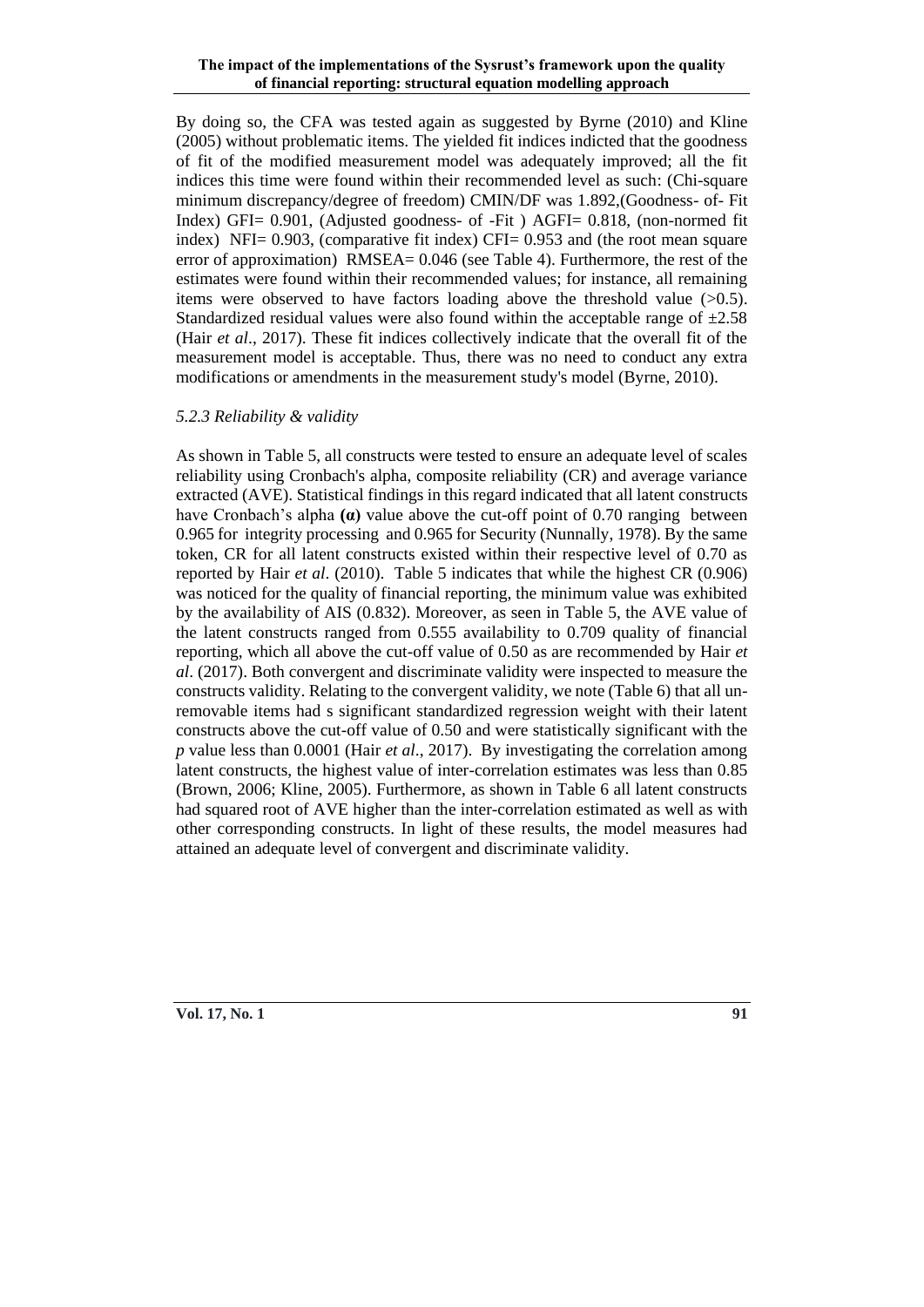| <b>Constructs</b>           | Construct<br>Reliability(CR) | Average Variance Extracted<br>(AVE) | Cronbac<br>h's alpha<br>$(\alpha)$ |
|-----------------------------|------------------------------|-------------------------------------|------------------------------------|
| Quality of Financial        | 0.906                        | 0.709                               | 0.947                              |
| reporting                   |                              |                                     |                                    |
| Confidentiality             | 0.879                        | 0.646                               | 0.948                              |
| Availability                | 0.832                        | 0.555                               | 0.943                              |
| Privacy                     | 0.897                        | 0.686                               | 0.962                              |
| <b>Integrity Processing</b> | 0.873                        | 0.633                               | 0.931                              |
| Security                    | 0.901                        | 0.694                               | 0.965                              |

|  | Table 5. Composite Reliability and Average Variance Extracted |
|--|---------------------------------------------------------------|
|--|---------------------------------------------------------------|

### **Table 6. Standardized Regression Weights**

| <b>Items</b>    |                  | <b>Construct</b> | <b>Factor</b>  | <b>Items</b>    |                  | <b>Construct</b>        | Factor  |
|-----------------|------------------|------------------|----------------|-----------------|------------------|-------------------------|---------|
|                 |                  |                  | <b>Loading</b> |                 |                  |                         | Loading |
| RE              | $\leftarrow$ --- | Quality          | 0.795          | A <sub>1</sub>  | $\leftarrow -$   | Availability            | 0.682   |
| Fait            | $\leftarrow$ --  | Quality          | 0.912          | A2              | $\leftarrow$ --- | Availability            | 0.850   |
| Under           | $\leftarrow$ --- | Quality          | 0.753          | A5              | $\leftarrow -$   | Availability            | 0.764   |
| Com             | $\leftarrow$ --- | Quality          | 0.897          | A9              | $\leftarrow$ --- | Availability            | 0.670   |
| R <sub>1</sub>  | $\leftarrow$ --- | Relevance        | 0.710          | P <sub>3</sub>  | $\leftarrow$ --- | Privacy                 | 0.815   |
| R <sub>2</sub>  | $\leftarrow$ --- | Relevance        | 0.987          | P <sub>4</sub>  | $\leftarrow$ --- | Privacy                 | 0.871   |
| R <sub>5</sub>  | $\leftarrow$ --- | Relevance        | 0.987          | P <sub>6</sub>  | $\leftarrow$ --- | Privacy                 | 0.818   |
| R <sub>3</sub>  | $\leftarrow$ --- | Relevance        | 0.702          | P7              | $\leftarrow$ --- | Privacy                 | 0.807   |
| F1              | $\leftarrow$ --- | Faith Rep.       | 0.786          | IG <sub>2</sub> | $\leftarrow$ --- | Integrity<br>Processing | 0.778   |
| F <sub>3</sub>  | $\leftarrow$ --  | Faith Rep.       | 0.819          | IG4             | $\leftarrow$ --- | Integrity<br>Processing | 0.858   |
| F4              | $\leftarrow -$   | Faith Rep.       | 0.811          | IG <sub>6</sub> | $\leftarrow$ --- | Integrity<br>Processing | 0.772   |
| F5              | $\leftarrow$ --  | Faith Rep.       | 0.822          | IG7             | $\leftarrow$ --- | Integrity<br>Processing | 0.771   |
| U <sub>6</sub>  | $\leftarrow -$   | Understand.      | 0.990          | C <sub>3</sub>  | $\leftarrow -$   | Confidentiality         | 0.768   |
| U <sub>4</sub>  | $\leftarrow$ --- | Understand.      | .0965          | C <sub>4</sub>  | $\leftarrow$ --- | Confidentiality         | 0.863   |
| U <sub>2</sub>  | $\leftarrow$ --- | Understand.      | 0.998          | C <sub>6</sub>  | $\leftarrow -$   | Confidentiality         | 0.789   |
| CC <sub>3</sub> | $\leftarrow$ --- | Comparability    | 0.857          | C7              | $\leftarrow$ --- | Confidentiality         | 0.792   |
| CC2             | $\leftarrow$ --  | Comparability    | 0.830          | S <sub>3</sub>  | $\leftarrow -$   | Security                | 0.828   |
| CC <sub>1</sub> | $\leftarrow$ --  | Comparability    | 0.832          | S5              | $\leftarrow$ --- | Security                | 0.874   |
| CC <sub>5</sub> | <---             | Comparability    | .0796          | S6              | $\leftarrow -$   | Security                | 0.843   |
|                 |                  |                  |                | S7              | $\leftarrow$ --- | Security                | 0.785   |

# **Table 7. Discriminant Validity**

| <b>Constructs</b> | <b>OFR</b> | Confidentiality | <b>Availability</b> | <b>Privacy</b> | <b>Integrity</b><br>Processing | <b>Security</b> |
|-------------------|------------|-----------------|---------------------|----------------|--------------------------------|-----------------|
| <b>OFR</b>        | 0.842      |                 |                     |                |                                |                 |
| Confidentiality   | 0.790      | 0.804           |                     |                |                                |                 |
| Availability      | 0.567      | 0.620           | 0.745               |                |                                |                 |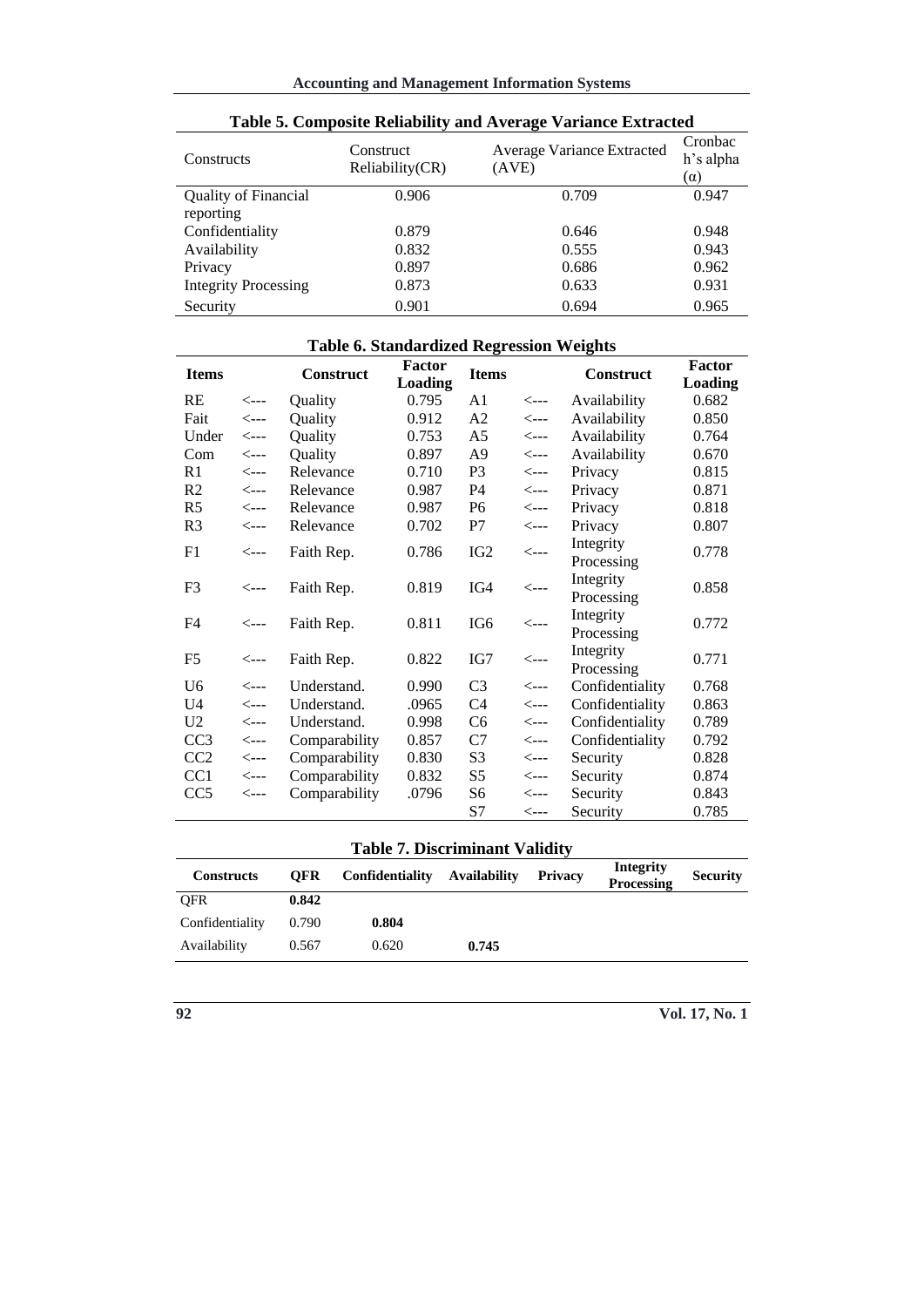**The impact of the implementations of the Sysrust's framework upon the quality of financial reporting: structural equation modelling approach**

| <b>Constructs</b>       | OFR   | Confidentiality | <b>Availability</b> | Privacy | <b>Integrity</b><br><b>Processing</b> | <b>Security</b> |
|-------------------------|-------|-----------------|---------------------|---------|---------------------------------------|-----------------|
| Privacy                 | 0.805 | 0.789           | 0.566               | 0.828   |                                       |                 |
| Integrity<br>Processing | 0.671 | 0.629           | 0.633               | 0.660   | 0.796                                 |                 |
| Security                | 0.601 | 0.664           | 0.696               | 0.568   | 0.672                                 | 0.833           |

*5.2.4 Structural model and hypotheses testing*

The structural model is used to validate the conceptual model and test the research hypotheses (Byrne, 2010; Hair *et al*., 2010). An inspection of structural model was conducted with 9 causal paths between independent factors (exogenous factors) and dependent factors (endogenous factors). As summarized in Table 6, the main statistical results indicated all the fit indices of the structural model were found to be within their threshold values as such CMIN/DF was 1.970, GFI= 0.903, AGFI=  $0.807$ , NFI=  $0.901$ , CFI=  $0.954$  and RMSEA=  $0.053$ . Thus, suggesting that structural model adequately fit the data. Moreover, statistical results largely supported the conceptual model via explaining 74 per cent of variance in quality of financial reporting.

| <b>Fit indices</b> | Table 8. Fit Indices of Structural Model<br>Cut of point | <b>Model fit</b> |
|--------------------|----------------------------------------------------------|------------------|
| <b>CMIN/DF</b>     | $<$ 3.000                                                | 1.970            |
| <b>GFI</b>         | > 0.90                                                   | 0.903            |
| <b>AGFI</b>        | $\geq 0.80$                                              | 0.807            |
| <b>NFI</b>         | $\geq 0.90$                                              | 0.90             |
| <b>CFI</b>         | $\geq 0.90$                                              | 0.954            |
| <b>RMSEA</b>       | $\leq 0.08$                                              | 0.053            |

**Table 8. Fit Indices of Structural Model**

With regard to the path coefficients analyses, the coefficient values of the paths ending to quality of financial reporting including: Processing Integrity of AIS ( $\gamma$ =0.29, p<0.0159); Confidentiality ( $\gamma$ =0.400, p<0.000); and Privacy ( $\gamma$ =-0.397, p<0.000) security ( $\gamma$ =0.2705, p=0.046) and Availability of AIS ( $\gamma$ =-0.2911, p<0.030) and quality of financial reporting were found to be statistically significant. This result is supported by Konrath, 2002), Ricchiute, 2006,). Daneilia, (2013), and Toposh (2014). In summary, the magnitude and significance of the loading estimates indicate that all of these five principles of SysTrust are relevant in predicating the quality of financial reporting. Moreover, the reliability of AIS by implementation of these five principles of SysTrust have significant impact on the quality of financial reporting, as the structural coefficient for these paths are significant. Thus, in order to enhance the quality of financial reporting, companies should fully implement all these main requirements of SysTrust; s framework (principles and criteria).

| Vol. 17, No. 1 |  |
|----------------|--|
|                |  |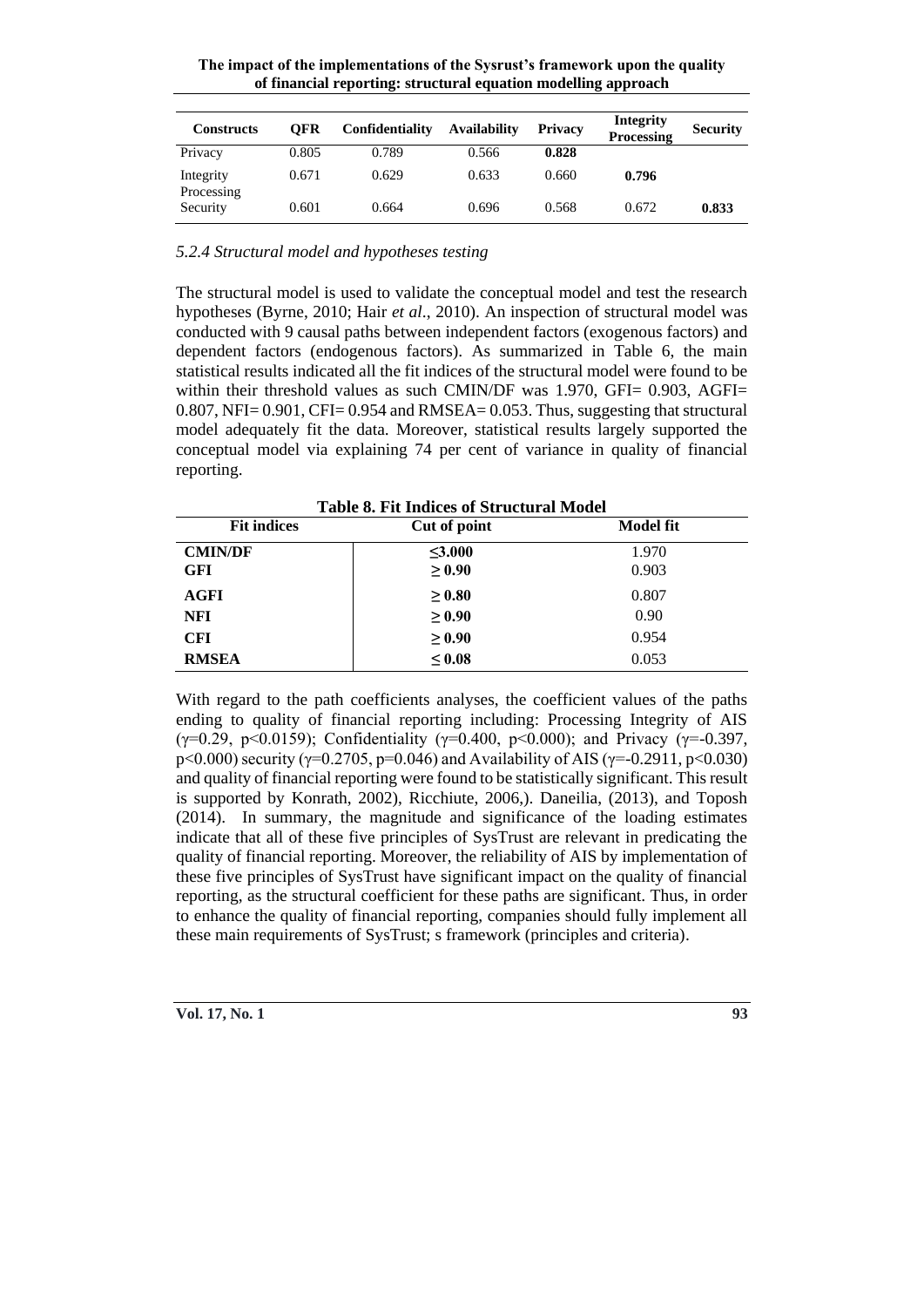#### **6. Contributions and implications**

This study has extended the understanding of the practice and implementation of the main constructs of the SysTrust's framework (Availability, Security, Integrity processing, Confidentiality and Privacy) as an internal control method for assuring the reliability of AIS by testing the phenomenon in a new environment. In the literature review, it was pointed out that most of the researches in this area were conducted in developed countries. To the best knowledge of the researchers, the implementation of the SysTrust and its relationship with the quality of financial reporting as proposed in this study has never been investigated in Jordan or any other developing countries, particularly within MENA. This study contributes to the existing body of knowledge by enhancing current understanding of importance of the implementation of the SysTrust's framework requirements (functions, policies, procedures and criteria) as internal control system for assessing AIS reliability, which is an under-researched area in Jordan as a developing country. However, explanations of several findings mentioned above, indicate the importance of contextual factors within organizations and its environment. By highlighting the significance of several contextual factors, this study also hopes to expand the focus of SysTrust's principles.

This study provides some insights into the implementation of SysTrus's framework by Jordanian shareholding companies, which should help accounting managers, auditors and practitioners, acquire a better understanding of the current SysTrust's principles implementation status and the importance of its relationship with the quality of financial reporting**.** The present study has many important implications for accounting managers, auditors and financial practitioners and top managers in the surveyed companies and in similar organizations. The authors believe that the decision-makers of business organizations could benefit from this study's findings by achieving better understanding of implementation of the SysTrust's framework requirements for assuring the reliability of AIS (functions, policies, procedures and criteria) as well as its influence upon the level of quality of financial reporting. This might help them in implementing the required actions and important changes within their organizations. Decision-makers should also be aware of the important of each principle of the SysTrust's framework and its major requirements that highly related to the quality of financial reporting, so that they can make the right decision and directions for any change within their organizations. All the principles of the SysTrust are relevant and should be emphasized. The reliability of AIS in shareholdings companies should be enhanced by the implementation of all the principles of SysTrust's framework (availability, security, confidentiality, integrity processing and privacy). The indicators for each SysTrust's principle suggest how that principle should be impacted by management action**.**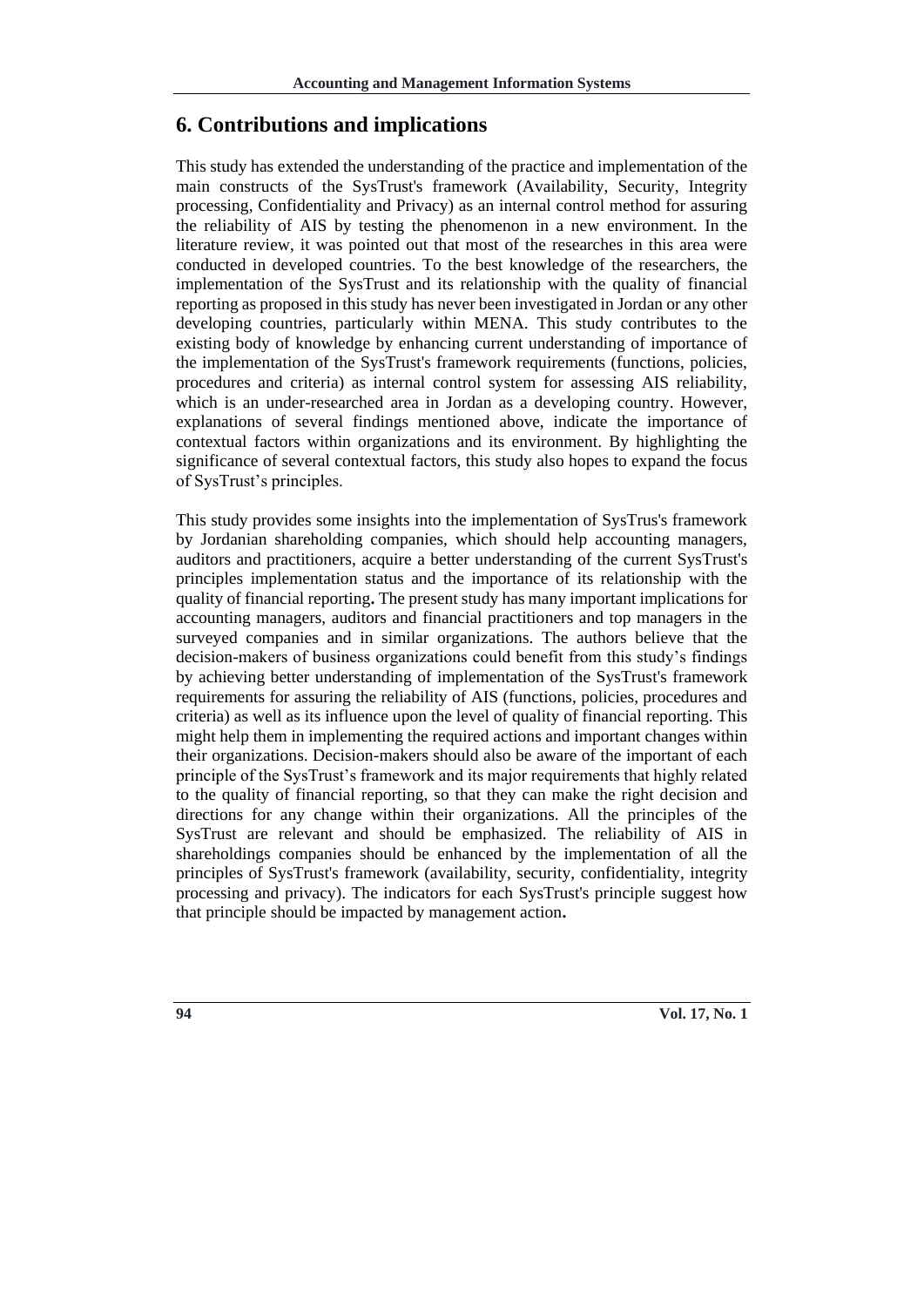However, this study has several limitations that should be considered when evaluating and generalizing its conclusions. However, the limitations discussed below can provide a starting point for future research. The study was conducted in one country, Jordan. Although Jordan is a valid indicator of prevalent factors in the wider MENA region and developing countries, the lack of external validity of this research means that any generalizations of the research findings should be taken with caution. Future research can be orientated in other national and cultural settings and compared with the results of this study. The data analysis was cross-sectional. As with all cross sectional studies, the parameters tended to be static rather than dynamic. This drawback limits the generalization of the study's findings to further situations and beyond the specific population from which the data was gathered. Future longitudinal studies could provide a better understanding of the implementation of AIS over time. The study used the multiple informant approach for data collections. This approach might not provide the consistent view about the organization. However, by using single informant approach in future research, the problem of consistent responses should be solved.

# **References**

- AICPA (1999) CPA SysTrust: assuring reliability of systems. AICPA, New York
- AICPA (2000) "Assurance Services– Definition and Interpretive Commentary", available online at [http://www.aicpa.org/assurance/scas/comstud/defincom](http://www.aicpa.org/assurance/scas/comstud/defincom/index.tm) [/index.tm](http://www.aicpa.org/assurance/scas/comstud/defincom/index.tm)
- AICPA/CICA (2006) "Trust Services Principles, Criteria and Illustrations for Security, Availability, Processing Integrity, Confidentiality, and Privacy (Including WebTrust and SysTrust)", American Institute of Certified Public Accountants and Canadian Institute of Chartered Accountants, available at: [www.webtrust.org/principles-and-criteria/item27818](http://www.webtrust.org/principles-and-criteria/item27818)
- AICPA (2013) National Conference on Current SEC and PCAOB Developments <http://www.aicpa.org/assurance/scas/comstud/defincom/index.htm>
- AICPA (2017) Trust Services Criteria, AICPA Publishing
- Al-Dmour, A, Abbod, M. & Al-Dmour, H. (2018) "The implementation of SysTrust principles and criteria for assuring reliability of AIS: empirical study", *International Journal of Accounting and Information Management*, Vol. 26 iss. 3, *in press*
- Arnold, V., Lampe, J., Masselli, J. & Sutton, S. (2000) "An analysis of the market for systems reliability assurance services", *Journal of Information Systems*, vol. 14: 65-82 [Supplement]
- Azhar, S. (2004) *Management Information Systems*, 3rd Edition, Linga Jakarta, Bandung
- Bedard, J.C., Jackson, C.M. & Graham, L. (2005) "Issues and risks in performing SysTrust engagements: implications for research and practice", *International Journal of Accounting Information Systems*, Vol. 6: 55-79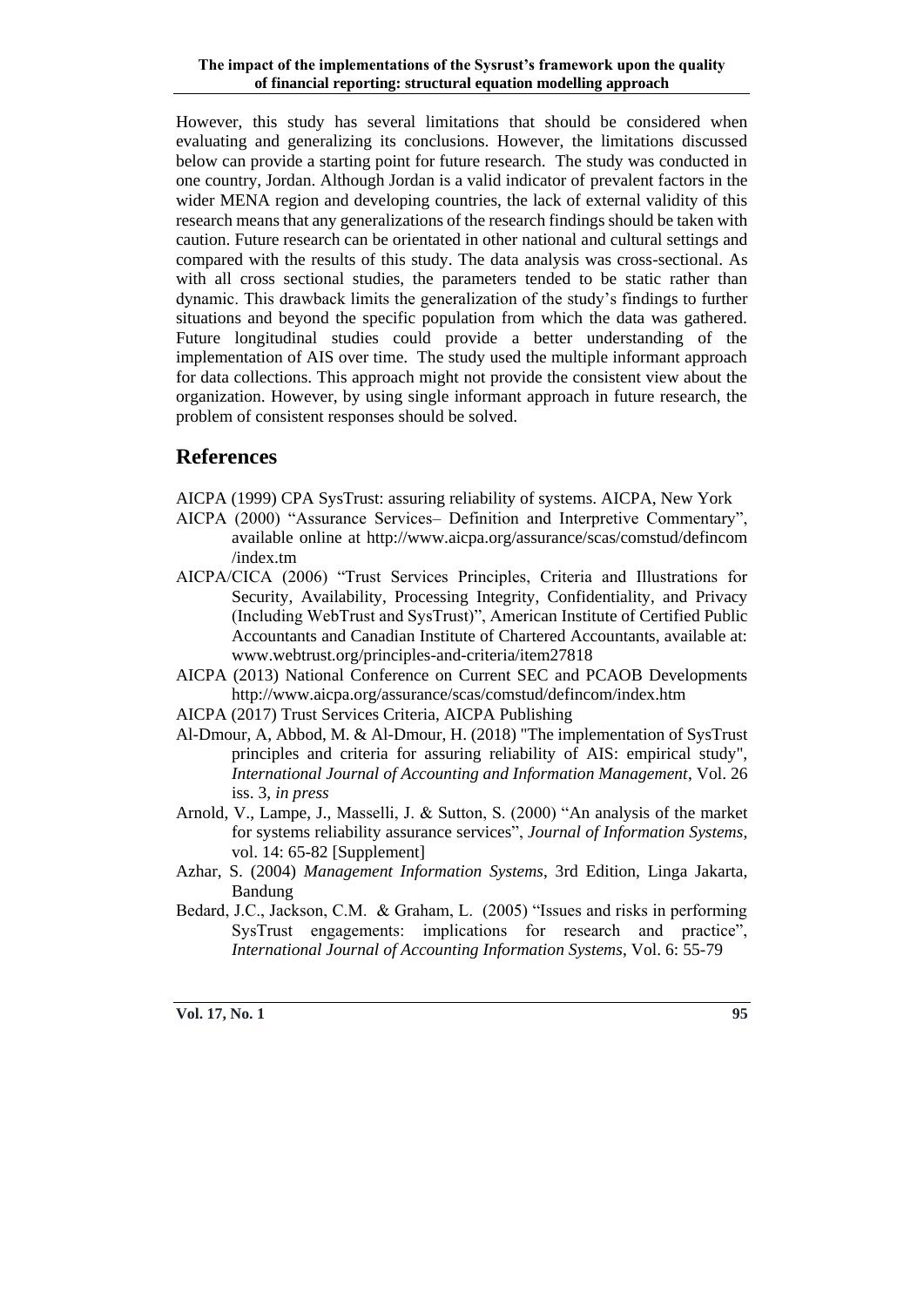- Bharath, S.T., Sunder, J. & Sunder, S.V. (2006) "Accounting quality and debt contracting", *The Accounting Review*, vol. 83(1): 1-28
- Boritz, E. & Hunton, J. (2002) "Investigating the impact of auditor-provided systems reliability assurance on potential service recipients", *Journal of Information Systems, Supplement*, Vol. 16: 69-88
- Boritz, E., Mackler, E. & McPhie, D. (1999) "Reporting on systems reliability", *Journal of Accountancy*, Vol. 188, Issue 5: 75-83
- Boritz, J.E. & Kearns, J. H (2000) "1999 Symposium in IS assurance panel discussion on SysTrust", *Journal of Information Systems*, Vol. 14 No 1: 163-176
- Boritz, J.E. (2005) "IS practitioners' view on core concepts of information integrity", *International Journal of Accounting Information Systems*, Vol. 6: 260-279
- Botosan, C. (2004) "Discussion of a framework for the analysis of risk communication", *The International Journal of Accounting*, vol. 39: 289-295
- Brown, T. A. (2006) *Confirmatory factor analysis for applied research*, New York, NY: Guilford Press
- Burton, F., Emett, S., Simon, C. & Wood, D. (2012) "Corporate managers' reliance on internal auditor recommendations", *Auditing: A Journal of Practice & Theor*y, Vol. 31, No. 2, May: 151-166
- Byrne, B. (2010) *Structural equation modeling with AMOS: Basic concepts, applications and programming*,  $6<sup>th</sup>$  Ed., New York, USA: Taylor & Francis Group
- Canada, J, Sutton, S.G. & Kuhn J. Jr. (2009) "The pervasive nature of IT controls: An examination of material weaknesses in IT controls and audit fees*", International Journal of Accounting & Information Managemen*t, Vol. 17 Issue: 1: 106-119
- Casolaro, L. & Gobbi, G. (2004) "Information Technology & Productivity Changes in the Italian Banking Industry", Report Published by Bank of Italy Economic Research Department, pp. 1-26
- Coe, M.J. (2005) "Trust Services: A better way to evaluate IT controls", *Journal of Accountancy*, Vol. 199, Issue 3: 23-34
- Committee of Sponsoring Organizations of the Treadway Commission (COSO) (1992) *Internal Control-Integrated Framework*, Coopers & Lybrand, September, Vol. 1-4
- Daneila, M., Vassen, E.H.J. & Dameri, R, P. (2013) *Accounting Information System for Decision Making*, Springer - Verlag: Berlin
- Daske, H. & Gebhardt, G. (2006) "International Financial Reporting Standards and Experts' Perceptions of Disclosure Quality", *Abacus*, vol. 42(3-4): 461-498
- Dechow, P. & Dichev, I. (2002) "The Quality of Accruals and Earnings: The Role of Accrual Estimation Errors", *The Accounting Review*, vol. 77: 35-59
- Dechow, P.M., Sloan, R.G. & Sweeney, A.P. (1996) "Causes and consequences of earnings manipulation: An analysis of firms subject to enforcement actions by the SEC", *Contemporary Accounting Research*, vol. 13(1): 1-36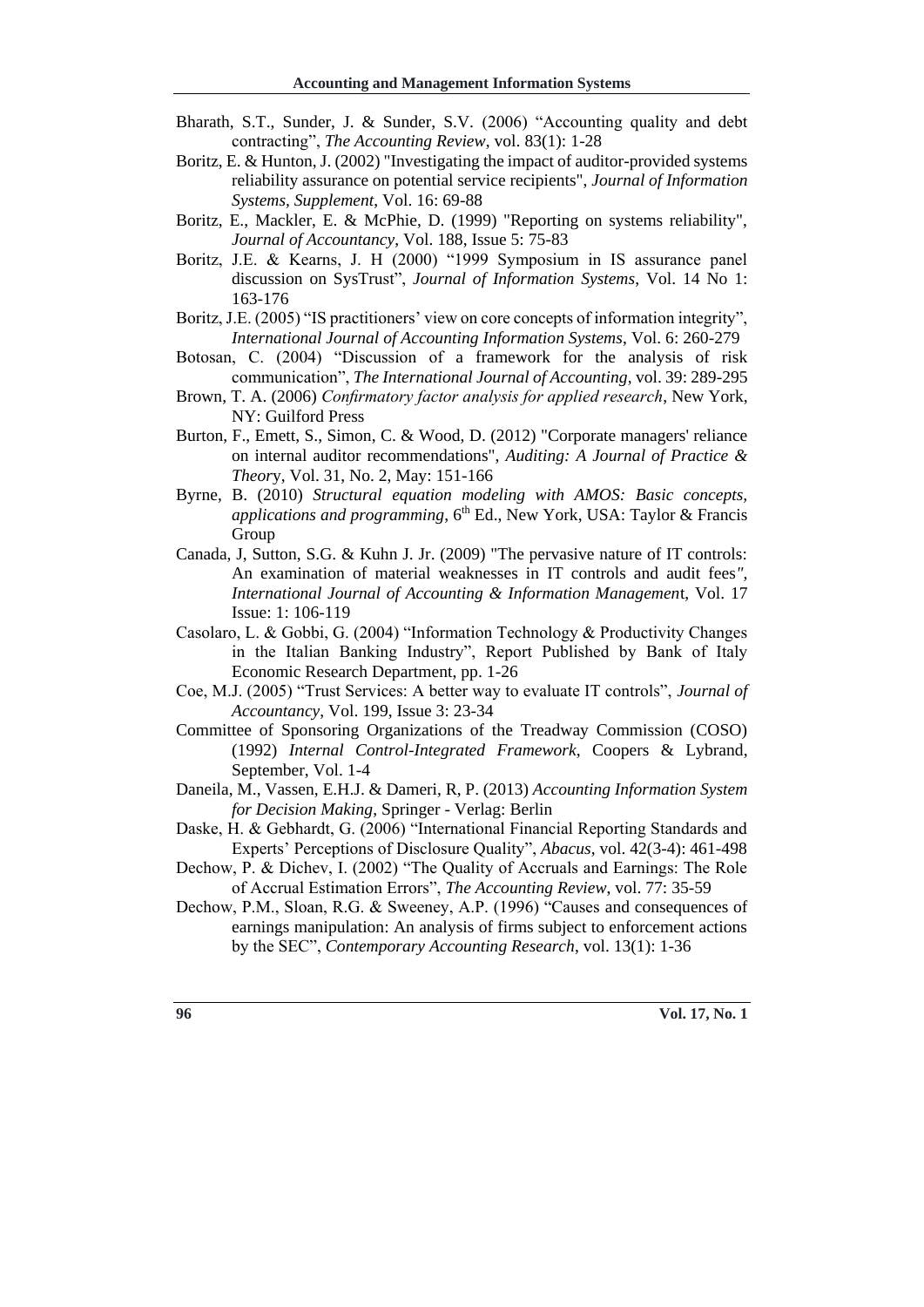- Dehning, B. & Richardson, V.J. (2002) "Returns on Investments in Information Technology: A Research Synthesis", *Journal of Information Systems,* vol. 16(1): 7-30
- DeLone, W.H. & McLean, E.R. (2003) "The DeLone and McLean model of information systems success: A ten-year update", *Journal of Management Information Systems*, vol. 19, iss. 4: 9-30
- Fornell, C. & Larcker, D.F. (1981) "Evaluating structural equation models with unobservable variables and measurement error", *Journal of Marketing Research*, vol. 18(1): 39-50
- Francis, J., LaFond, R., Olsson, P. & Schipper, K. (2005) "The market pricing of accrual quality", *Journal of Accounting and Economics*, vol. 39(2): 295-327
- Gelinas *et al.* (2005) *Accounting Information Systems*, 6<sup>th</sup> edition, Thomson
- Gerry, H.G., Miller, K.C., Alali, F. (2008) "The effect of IT controls on financial reporting", *Managerial Auditing Journal*, Vol. 23 Issue: 8: 803-823
- Gray, G.L. (2002) "Discussion of investigating the impact of auditor-provided systems reliability assurance on potential service recipients", Journal of Information Systems, Vol. 16, No. s-1: 91-95
- Greenberg, R., W., Li, & Wing, B. (2012) "The Effect of Trust in System Reliability on the Intention to Adopt Online Accounting Systems", *International Journal of Accounting and Information Management*, Vol. 20 No. 4: 363-376
- Hair Jr., J. F., Anderson, R. E., Tatham, R. L. & Black, W. C. (1995) *Multivariate data analysis with readings*. Englewood Cliffs, NJ: Prentice-Hall
- Hair Jr., J. F., Black, W. C., Babin, B. J. & Anderson, R. E. (2010) *Multivariate data analysis: A global perspective*, 7 th Ed., Pearson Education International
- Hall, J.A. (2011) *Accounting Information Systems*, 7<sup>th</sup> Edition, South-Western Cengage Learning, USA
- Havelka, W. A., Henderson, R. & Oesterhelt, D. (1995) "Three-dimensional structure of halorhodopsin at 7 Å resolution", *Journal of Molecular Biology*, 247: 726-738
- Holmes-Smith, P., Coote, L. & Cunningham, E. (2006) *Structural equation modelling: From the fundamentals to advanced topics*. Melbourne: School Research, Evaluation and Measurement Services
- Hooper, D., Coughlan, J., & Mullen, M. (2008) "Structural Equation Modelling: Guidelines for Determining Model Fit", *Electronic Journal of Business Research Methods*, 6: 53-60
- Hunton, JE, Benford, T, Arnold, V. & Sutton, S.G. (2000) "The impact of electronic commerce assurance on financial analysts' earnings forecasts and stock price estimates", *Auditing: A Journal of Practice and Theory*, vol. 18: 5-22
- Hunton, J. E. (2002) "Blending Information and Communication Technology with Accounting Research", *Accounting Horizons*, vol. 16(1): 55-67
- IASB (2008) Exposure Draft on an improved Conceptual Framework for Financial Reporting: The Objective of Financial Reporting and Qualitative Characteristics of Decision-useful Financial Reporting Information. London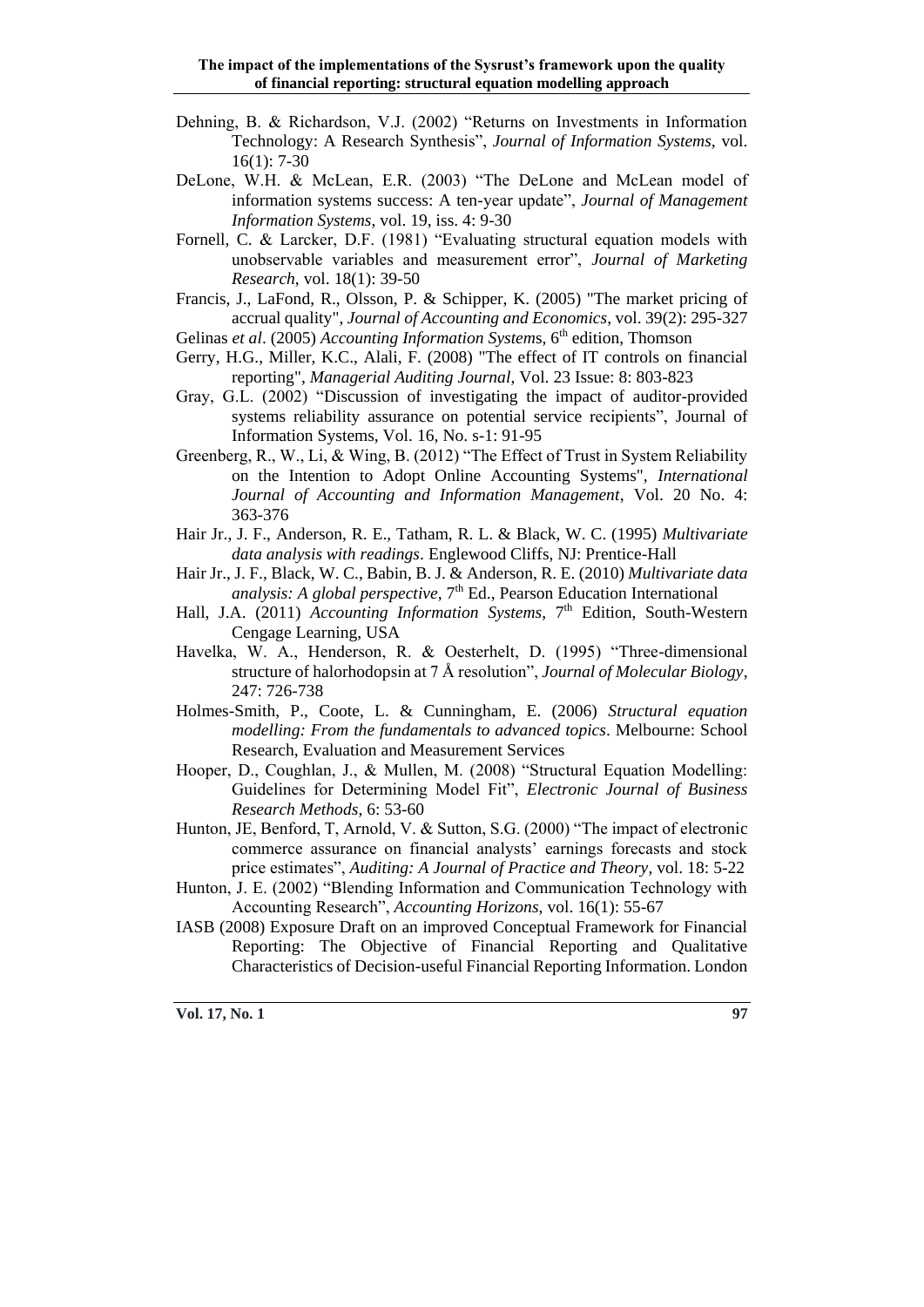- IASB (2008) Exposure Draft on an improved Conceptual Framework for Financial Reporting: The Objective of Financial Reporting and Qualitative Characteristics of Decision-useful Financial Reporting Information. London
- IASB, (2010) The conceptual framework for financial reporting. London: International Accounting Standards Board
- Jamal, K. & Maier, M. (2002) "Can WebTrust survive?", *Working paper*, University of Alberta, Canada
- Kaliski, B. (2001) *Encyclopedia of Business and Finance,* Macmillan Reference USA
- Khazanchi, D. & Sutton, S.G. (2001) "Assurance services for business-to-business electronic commerce: a framework and implications", *Journal of the Association for Information Systems*, vol. 1(1): 1-53
- Kline, R. (2005) *Principles and practices of structural equation modeling*,  $2^{nd}$  ed., New York: Guilford Press
- Konrath, L, F. (2002) *Auditing - A Risk Analysis Approach*, 5th Edition, Thomson Learning: Canada
- Lala, V., Arnold, V., Sutton, S. G., & Guan, L. (2002) "The impact of relative information quality of ecommerce assurance seals on Internet purchasing behavior", *International Journal of Accounting Information Systems*, vol. 3(4): 237-253
- McMullen, D. (1996) "Audit committee performance: An investigation of the consequences associated with audit committees", *Auditing: A Journal of Practice & Theory*, vol. 15(1): 87-103
- McPhie, D. (2000) "AICPA/CICA SYSTRUST™ Principles and Criteria", *Journal of Information Systems*, Supp., Vol. 14, No. s-1: 1-7
- Meharia, P. (2012) "Assurance on the reliability of mobile payment system and its effects on its use: an empirical examination', *Accounting and Management Information Systems*, Vol. 11, No. 1: 97-111
- Nelson, R. R., Todd, P. A. & Wixom, B. H. (2005) "Antecedents of information and system quality: An empirical examination within the context of data warehousing", *Journal of Management Information Systems*, vol. 21 (4): 199–235 *The Updated DeLone and McLean Model of Information Systems Success*. Available from: [https://www.researchgate.net/publication/](https://www.researchgate.net/publication/226710735_The_Updated_DeLone_and_McLean_Model_of_Information_Systems_Success) [226710735\\_The\\_Updated\\_DeLone\\_and\\_McLean\\_Model\\_of\\_Information\\_](https://www.researchgate.net/publication/226710735_The_Updated_DeLone_and_McLean_Model_of_Information_Systems_Success) [Systems\\_Success](https://www.researchgate.net/publication/226710735_The_Updated_DeLone_and_McLean_Model_of_Information_Systems_Success) [accessed Mar 10, 2017].
- Perego, P., (2009) "Causes and Consequences of Choosing Different Assurance Providers: An International Study of Sustainability Reporting", *International Journal of Management*, December, Vol. 26, No. 3: 412-425
- Pugliese, A. & Halse, R (2000) "SysTrust and WebTrust: technology assurance opportunities", *CPA Journal*, vol. 70(11): 28-34
- Raupeliene, A. & Stabingis, L. (2003) "Development of A model for Evaluating Effectiveness of Accounting Information Systems", *Efita Conference*, EFITA Conference, 339-345

Ricchiute, D, N. (2006) *Auditing*, 8<sup>th</sup> t Edition, Thomson Learning: Singapore